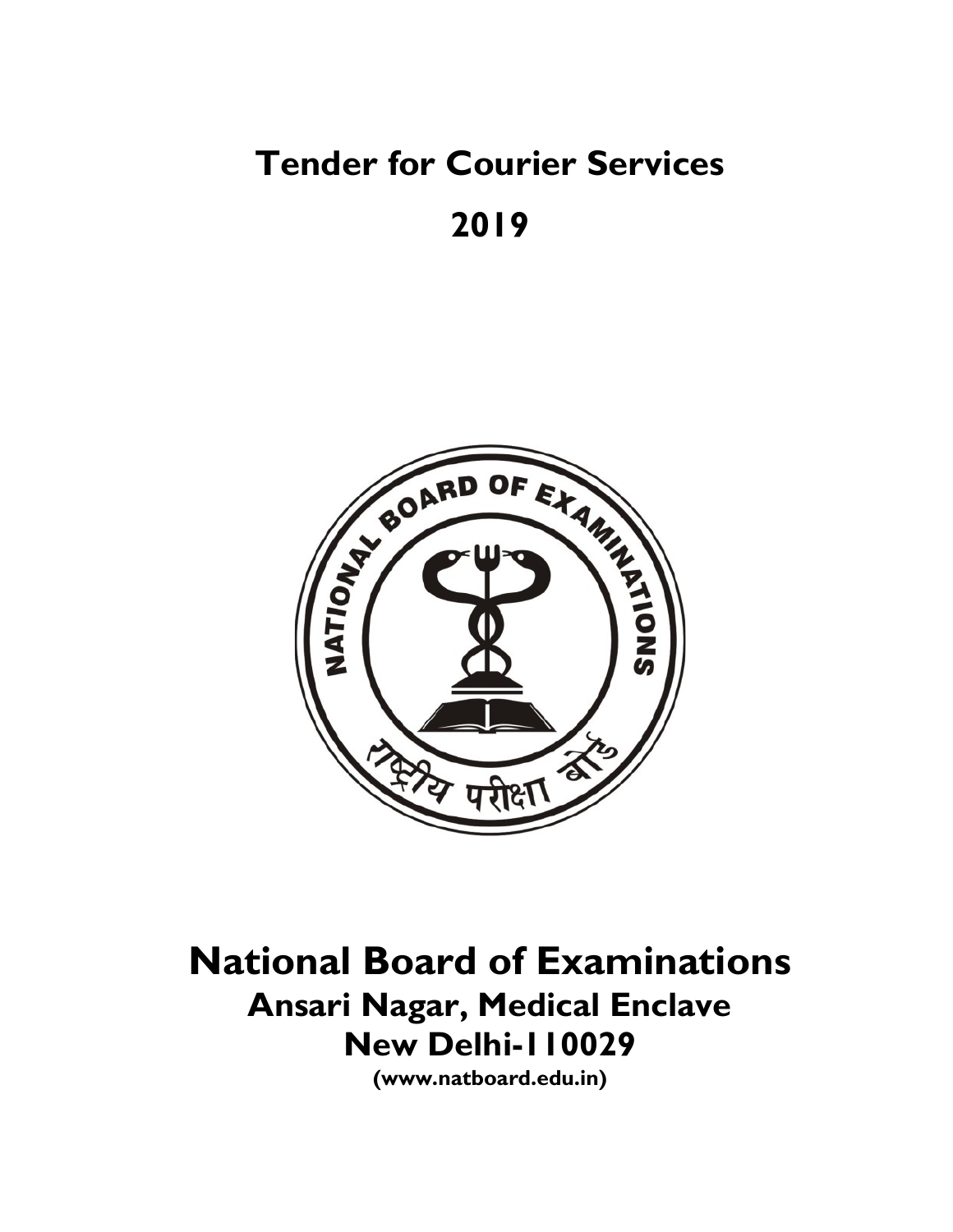| Sr. No. | Content                            | Page No.  |  |  |
|---------|------------------------------------|-----------|--|--|
| 1.      | Scope of Work / Services           | $3 - 4$   |  |  |
| 2.      | Eligibility Criteria               | 5         |  |  |
| 3.      | General Terms and Conditions (GCC) | $6 - 10$  |  |  |
| 4.      | Instructions to the Bidder         | $11 - 16$ |  |  |
| 5.      | Technical Bid Form (Annexure I)    | $17 - 18$ |  |  |
| 6.      | Financial Bid Form (Annexure II)   | $19 - 20$ |  |  |
| 7.      | Declaration (Annexure III)         | 21        |  |  |
| 8.      | Declaration (Annexure IV)          | 22        |  |  |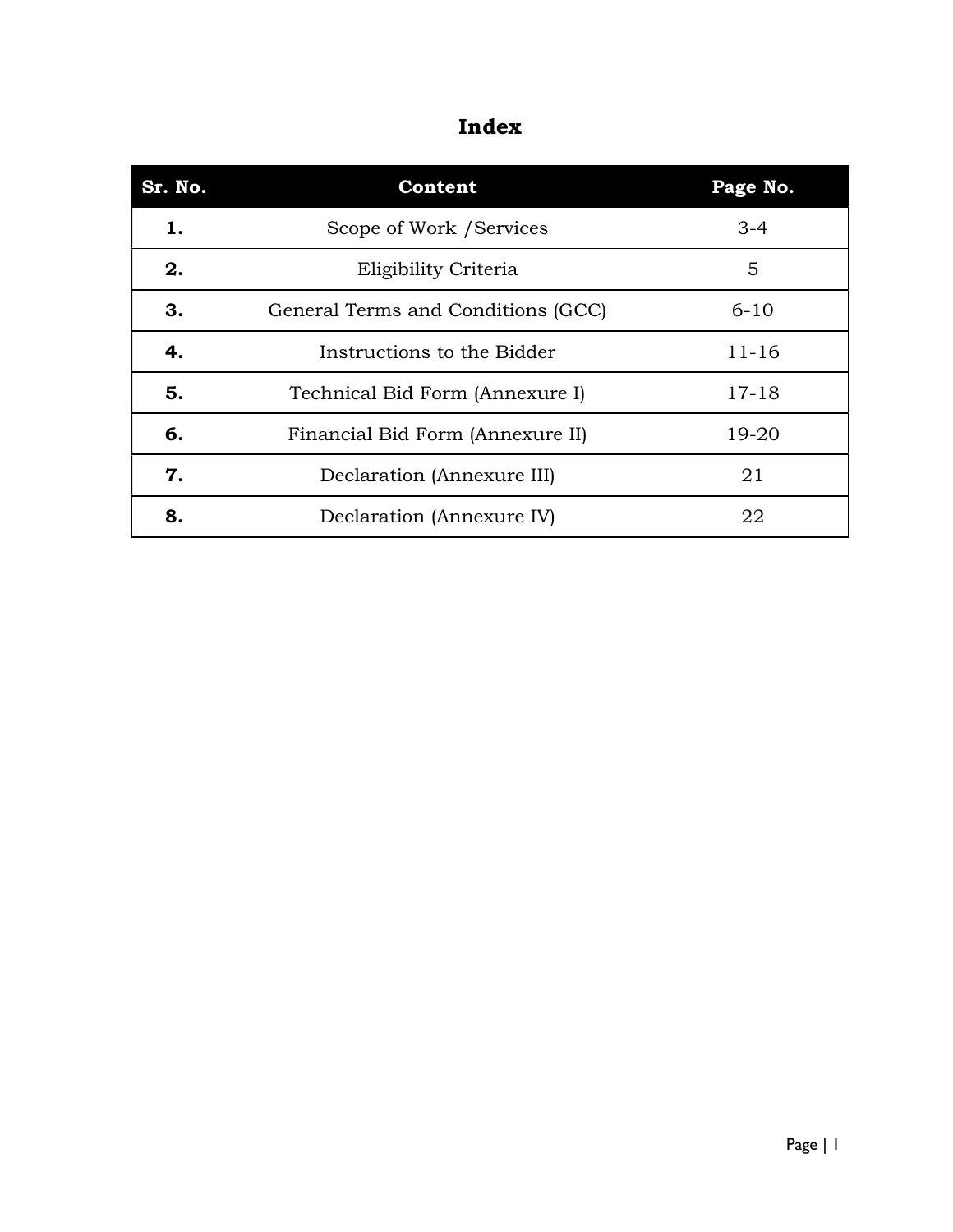

National Board of Examinations

(Autonomous body of Ministry of Health & Family Welfare, Govt. of India) NAMS Building, Medical Enclave, Ansari Nagar<br>New Delhi - 110029

No.: NBE/Admn/Tender/Courier/2019 BE/Admn/Tender/Courier/2019 dated 22

dated 22<sup>nd</sup> July 2019

# Invitation for Courier Services

---------------------------------------------------------------------------------------------------------------

The National Board of Examinations (NBE) is an autonomous body of Ministry of Health and Family Welfare (MOHFW), Govt. of India, entrusted with the task of conducting uniform and high standard exams at Post Graduation level in the field of Modern Medicine. All entrance tests for admission to Medical courses, with the exception of NEET (UG) are being conducted by the NBE. Additionally, the NBE conducts three Graduation level course namely the Diplomate of National Board (DNB) and a two years Fellowship Courses. rd exams at Post<br>entrance tests for<br>ET (UG) are being<br>ts three-year Post

2. The NBE intends to empanel NBE intends Courier Service Agency with relevant experience having wide networking and infrastructure across the country for delivery of parcels, mails, letters, packets etc. experience having wide networking and infrastructure across the country<br>for delivery of parcels, mails, letters, packets etc.<br>3. The NBE invites Tender Bids from Reputed Courier firms who have 2. The NBE intends to empanel Courier Service Agency with relevant experience having wide networking and infrastructure across the country for delivery of parcels, mails, letters, packets etc.<br>3. The NBE invites Tender Bid

experience in Couriering Confidential Documents like Question Papers,<br>Answer Sheets, as per the scope of work and in accordance with the terms Answer Sheets, as per the scope of work and in accordance with the terms and conditions.

| <b>Crucial Dates:</b>               |                                                 |
|-------------------------------------|-------------------------------------------------|
| Published Date                      | 23rd July 2019                                  |
| Bid Submission Start Date and Time  | 23rd July 2019<br>$9:30$ am                     |
| Bid Submission End Date and Time    | 7 <sup>th</sup> August 2019<br>12:00 pm         |
| Technical Bid Opening Date and Time | 7 <sup>th</sup> August 2019<br>$4:00~\text{pm}$ |
| Financial Bid Opening Date and Time | 13th August 2019<br>$2:00~\text{pm}$            |
| Date for Commencement of Services   | 1st September 2019                              |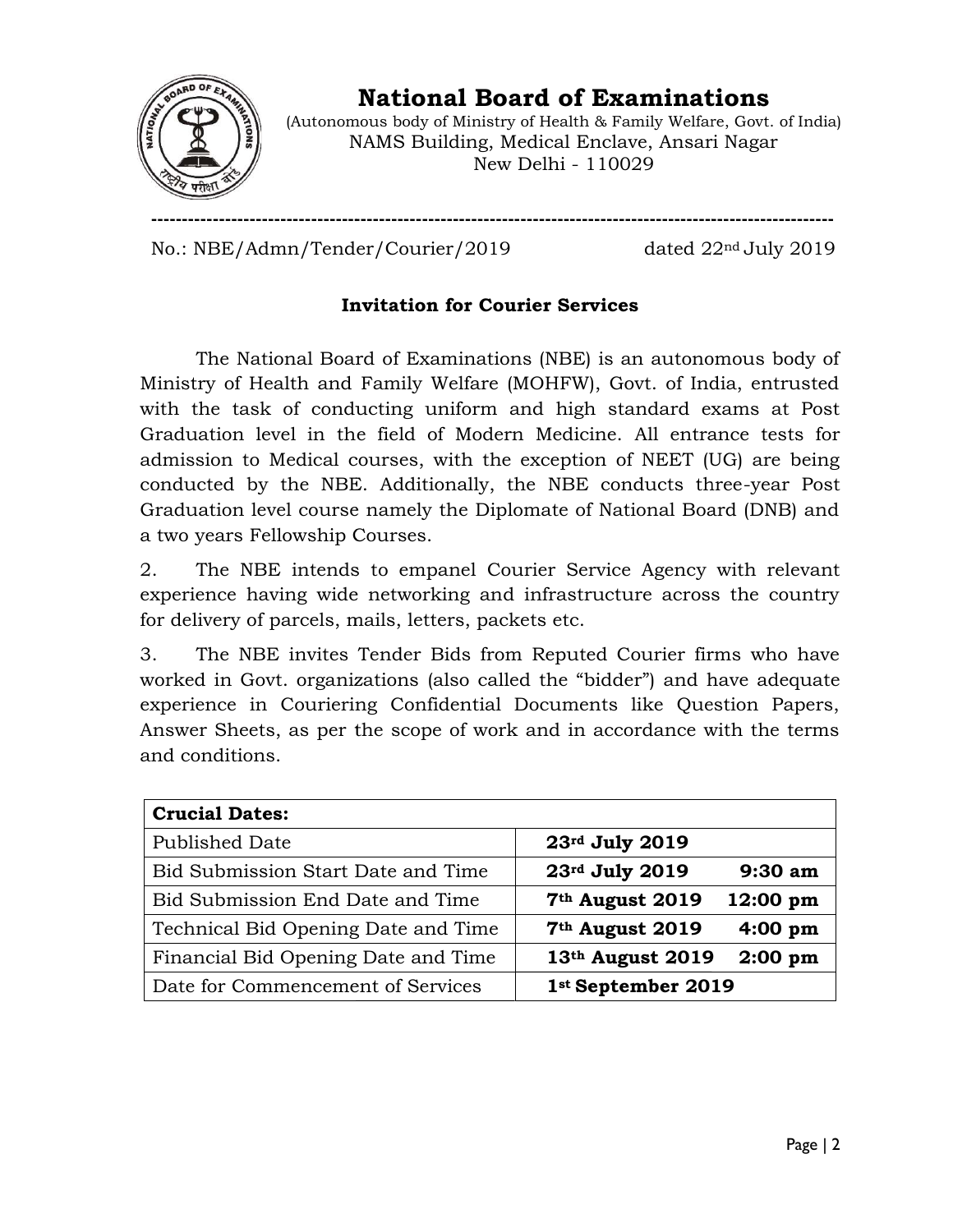# Scope of Work /Services

- 1. The Bidder shall have to Courier all outgoing Dak/Letters/Packets/ Parcels etc from the NBE's offices at Delhi on daily basis and delivery at various parts of the country, on their own arrangement.
- 2. The Agency shall arrange to deliver Letters/Parcels within to all Metros & other cities which are connected by Air within 48 hours and within 72 hours for other towns/distant places/remote stations.
- 3. The Agency shall also collect and arrange delivery of Local Parcels within Delhi & NCR within 24 hours.
- 4. The Agency should be capable to pick up any number of documents/ parcels to be presented/handed over as one consignment.
- 5. The Agency shall be required to furnish receipt of the Outward Mails/ Letters/ Parcels collected and a copy of Airway bill/ Consignment note to be issued.
- 6. The Agency shall ensure that all the Letters/Mails/Parcels are delivered safely and confidentially to the addressee to whom it is meant and in no case be delivered wrongly to any other party.
- 7. The Agency will have to furnish Proof of Delivery (POD) or delivery status report of the Letters/Parcels delivered with recipient's name & telephone number.
- 8. The Courier service should have provision for Online tracking.
- 9. The representative of the Agency should extend courteous service and in no circumstances will behave unmannerly with the addressees.
- 10. The Agency should take utmost care not to leak/divulge any information of the addressee or the contents of the articles/packets/ documents so dispatched to any third party.
- 11. The Agency shall maintain the highest standard of ethics during the execution of contract.
- 12. The losses sustained to NBE or the Addressee in consequence of breach of duty as envisaged in para (9) above will be recoverable from the Agency as per the estimation in terms of money value by NBE and the decision of NBE in this regard will be final and binding on the Agency.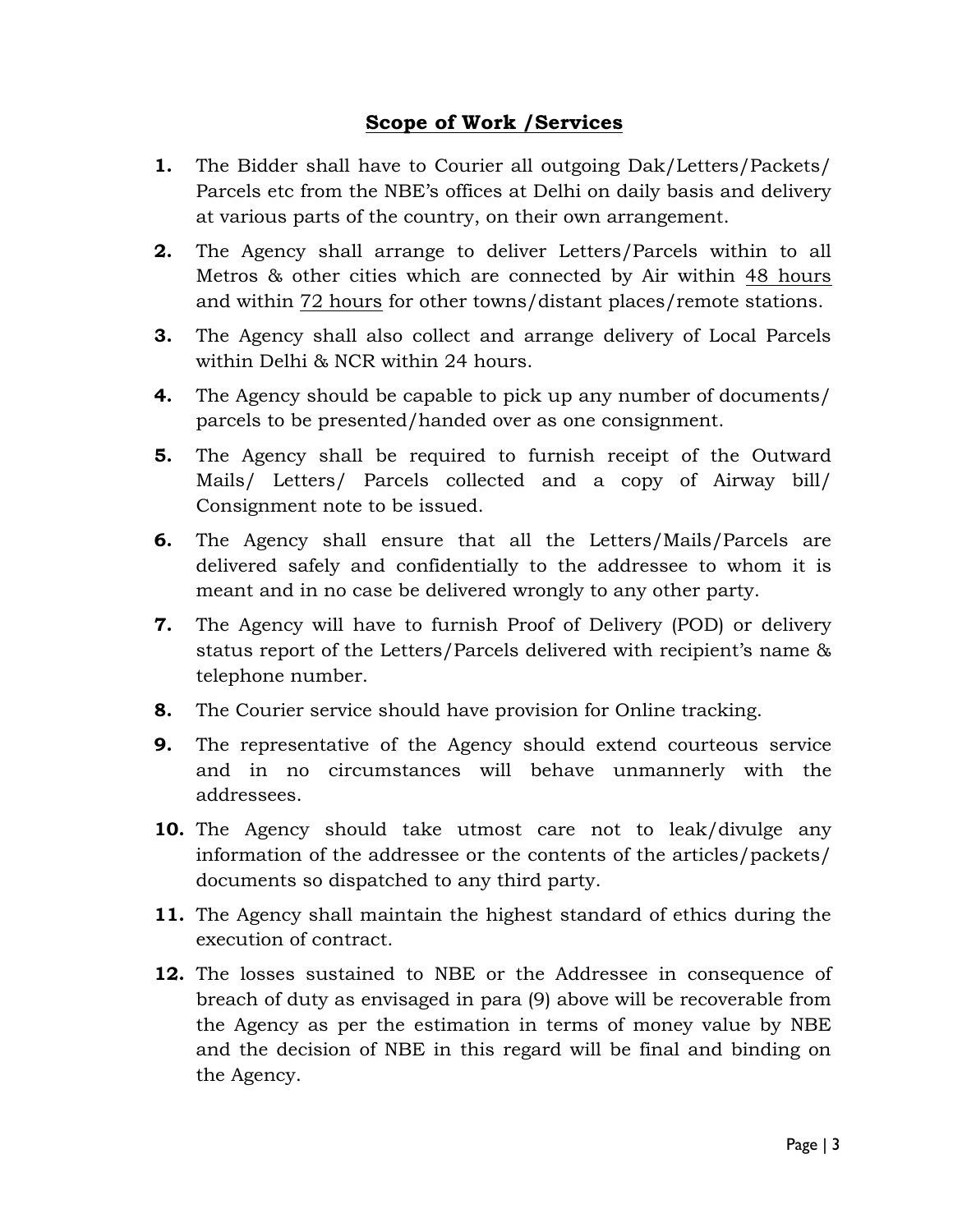- 13. The Agency shall have their representatives accessible either by person or by phone during or after office hours and if called for to attend the work related to pick up of the Dak/Parcels.
- 14. The Agency shall return the undelivered Letters/Parcels etc within 10 days citing the reason of non delivery. If the addressee is not found in his office/home, at least 3 attempts should be made by the representatives of the Agency before returning the undelivered letter/parcel to the NBE. If undelivered letters/parcels are returned to the NBE after the allowable period of 10 days, the same will be treated as not being handed over/ picked up by the Agency (no payment will be made in this regard).
- **15.** The Agency will be responsible for compliance with all central and state laws as per rules/regulations / byelaws and order of the local authorities and statutory bodies as may be in force from time to time during the contract period.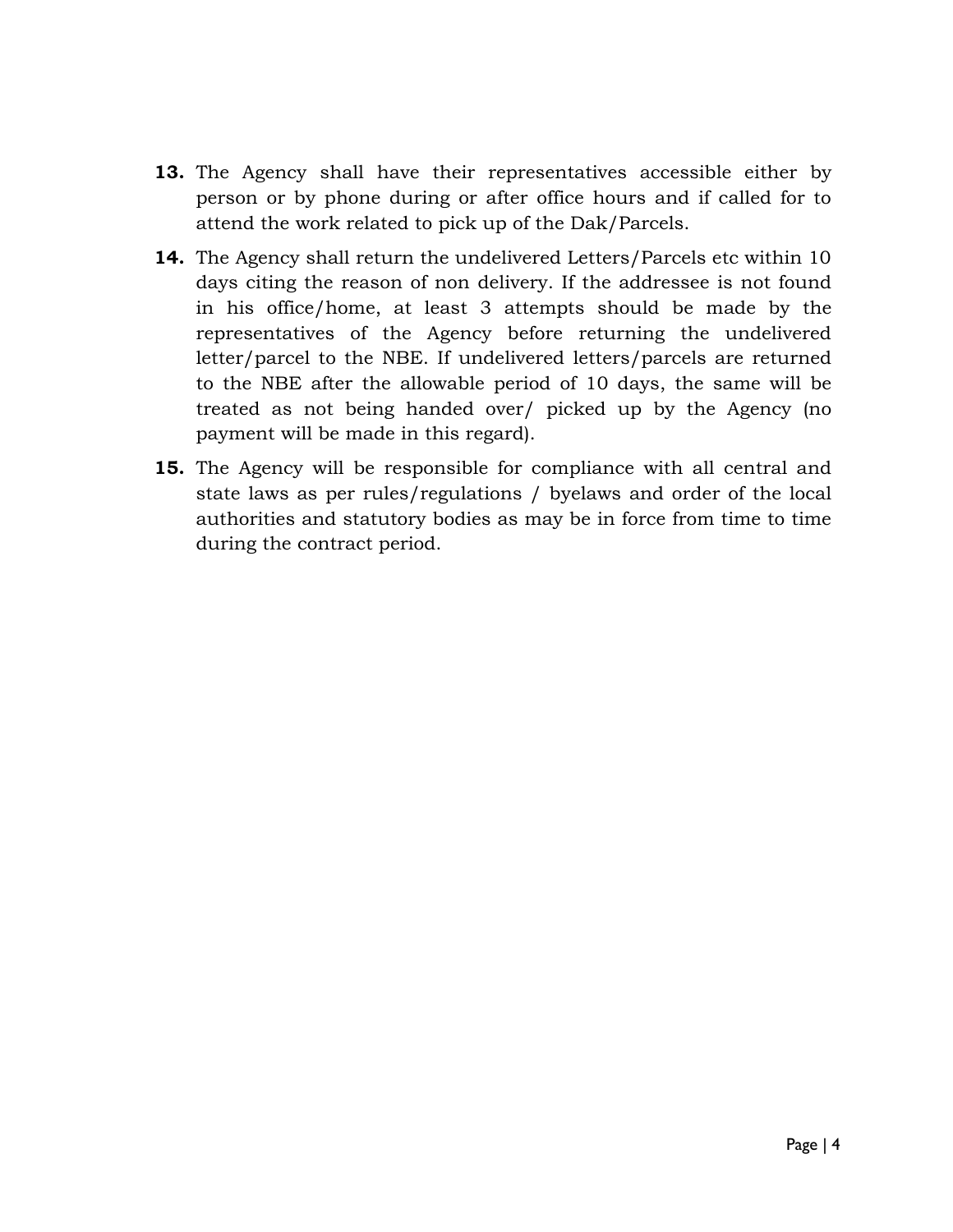# Eligibility Criteria

- **1. Legal Valid Entity:** The bidder should be a registered proprietor/partnership firm/LLP/Company under the Companies Act. Self-attested copy of Registration of the firm/incorporation of the company/LLP to be enclosed.
- 2. Registrations: The bidder should have registered for GSTIN, TIN No, PAN No. The self-attested copies of the same should be enclosed.
- **3. Location:** Vendor shall have its registered office/Branch Office/ Service Centre/ in Delhi-NCR and shall submit a proof of the same.
- **4. Average Annual Turnover:** Bidder should have a minimum Annual Turnover of **Rs. 5 Crores** during the last three years. A certificate in this regard is to be enclosed duly certified by the Chartered Accountant (CA).
- **5. Experience of Similar Work:** The Bidder should have experience of:
	- (i) At least 5 years in the relevant field and must be doing such Services for Govt. Sector/PSUs/ Reputed Company.
	- (ii) Must have executed  $\text{Six}$  contracts and have a running single work order/contract value more than **Rs 50 Lakhs** annually, in each of the last three financial years.
	- (iii) The details of names and address of such organizations along with the Value of contract and Supporting documents to be provided as part of Technical Bid.
- 6. The Bidder should have adequate experience in Couriering Confidential Documents like Question Papers, Answer Sheets etc.
- 7. The Bidder firm should have provision for Web tracking facility for tracing consignments.
- 8. The Bidder should not have been blacklisted by any of the Government agencies. Declaration should be given by authorized signatory and undertaking in this regard must be submitted as per the format in Annexure-III.
- 9. Bids not satisfying the above eligibility criteria / not accompanied by the requisite documentary proofs shall be rejected and not considered further for evaluation of commercial proposal.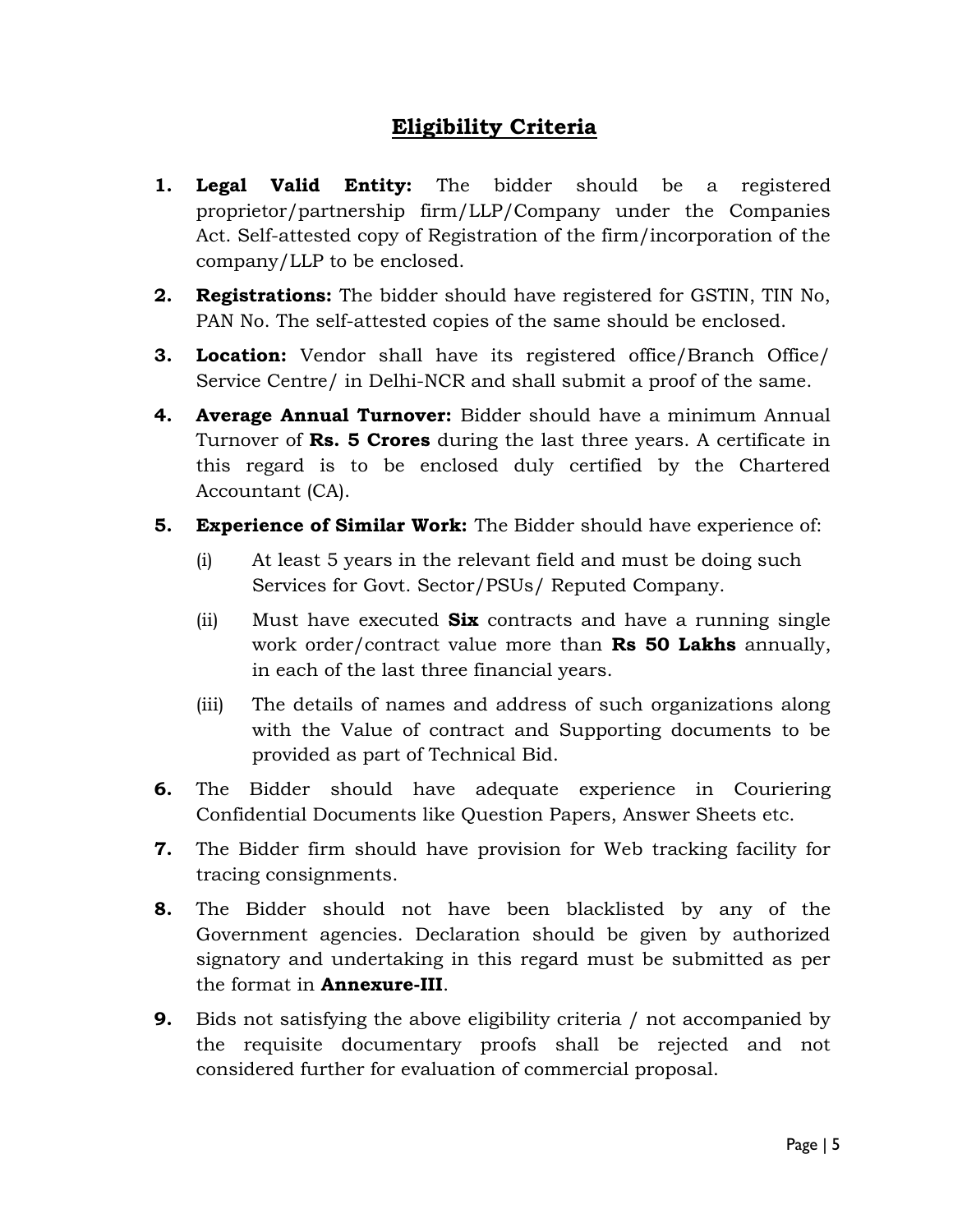# General Terms and Conditions (GCC)

#### I. Awarding of the Contact:

- 1. Successful bidder shall be issued with the 'Notice of Award of Contract'. The bidder will be required to submit the acceptance of the 'Notice of Award of Contract'.
- 2. Successful bidder will return one copy of the 'Notice of Award of Contract' to NBE duly acknowledged, accepted and signed by the authorized signatory, within three (3) days of receipt of the same.
- 3. Successful Bidder shall have to enter into an Agreement on the prescribed form on anon-judicial Stamp Paper of Rs. 100/- and furnish a Performance Bank Guarantee within 7 days from the date of issue of 'Notice of Award of Contract' and in case of failure to do so, the NBE shall have right to terminate the arrangement and forfeit the Earnest Money Deposit.

#### II. Security Deposit(SD)/Performance Bank Guarantee(PBG)

- 1. The successful bidder who is awarded the contract shall be required to deposit a Performance Security Deposit  $\omega$  10% of the total value of the contract in the form of Demand draft/Bank Guarantee/Fixed Deposit from any Scheduled Commercial Bank drawn in favour of National Board of Examinations, New Delhi covering the period of contract and 180 days beyond the contract period.
- 2. In case, the contract is further extended beyond the initial period, the Performance Security Deposit will have to be accordingly extended / renewed by the successful bidder.
- 3. All incidental charges whatsoever such as premium, commission etc. with respect to the Bank Guarantee shall be borne by the successful bidder.
- 4. Non deposit of PBG within the stipulated time shall render the contract invalid and may also lead to forfeiture of EMD, at the discretion of NBE. No interest shall be paid on the Security Deposit/Performance Guarantee.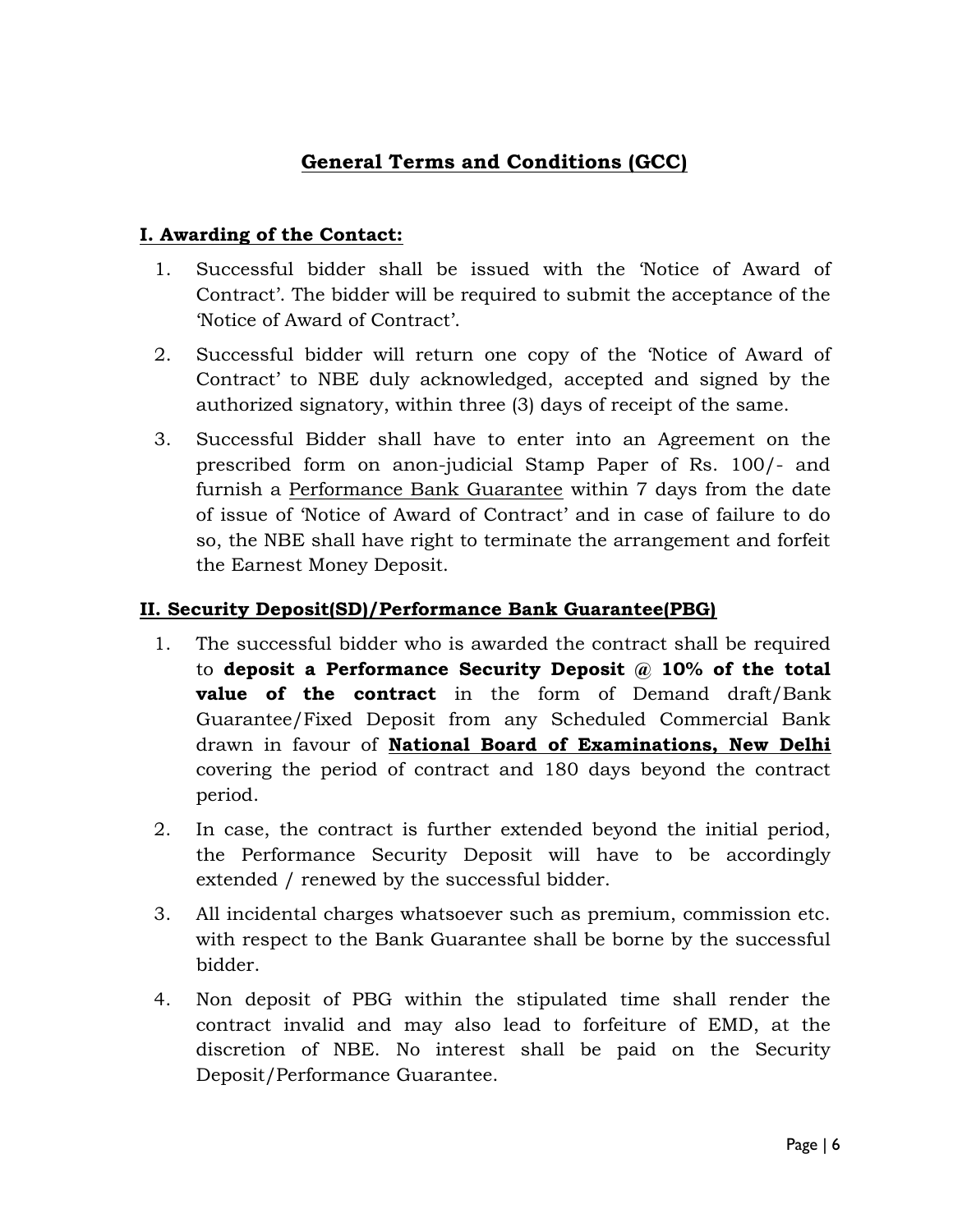- 5. If the successful bidder backs out after the award of contract or violates any of the clauses of the contract to be entered into with it, the Performance Guarantee along with Earnest Money would be liable to be forfeited and the bidder shall be debarred from further tendering in NBE for a period of two years at the discretion of NBE.
- 6. After the expiry of the AMC period, the Security Deposit/ Performance Bank Guarantee shall be returned subject to there being no claims.

#### III. Modification in Scope of Work

1. NBE may, at any time, during the period of the contract may increase/decrease the scope of work, without creating any liability of NBE for compensation on any grounds, whatsoever due to this change. In such a case, the Agency shall perform the service in the increased/decreased quantity at the same contract rates within the time stipulated.

#### IV. Assignment or Subletting of the Contract

1. No part of the Contract shall be sub-let or assigned without the prior written permission of NBE nor shall any transfer be made by power of attorney authorizing others to receive payments on behalf of the Bidder. Such consent even if provided shall not relieve the Agency from any liability or any obligation under the contract.

## V. Confidentiality

- 1. The Contractor shall take all precautions not to disclose, divulge and / or disseminate to any third party any confidential information, proprietary information of the NBE or security arrangements (including but not limited to the Assignment Instructions, Schedules and other subsequent Agreements) and/or information of the NBE. The obligation is not limited to any scope and the Contractor shall be held responsible in case of breach of the confidentiality of NBE's information.
- 2. If the Contractor receives enquiries from Press / News / Media/ Radio / Television or other bodies / persons, the same shall be referred by the Contractor to NBE immediately on receipt of such queries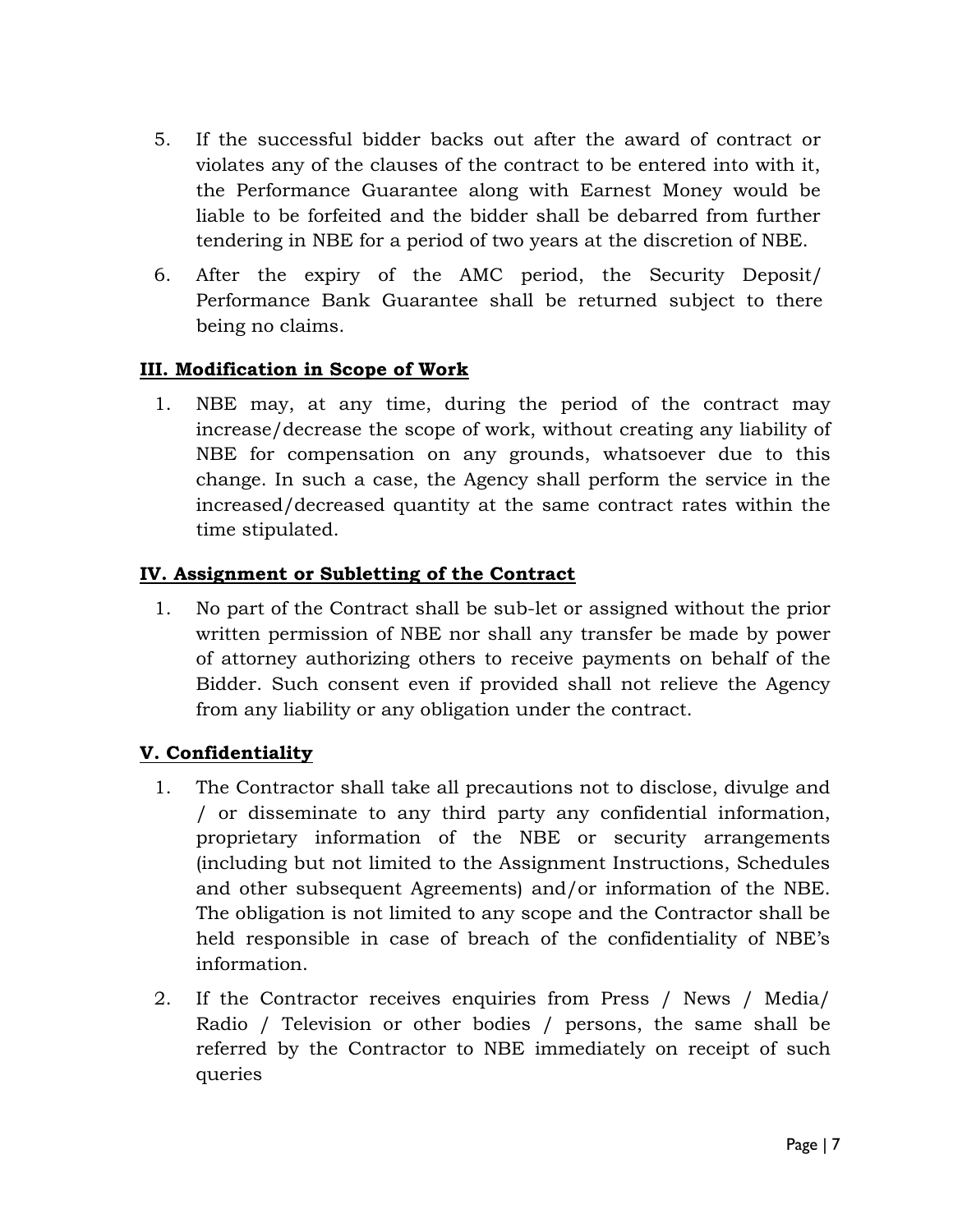## VI. Payment Procedure

- 1. The Payment will be processed after completion of each month on actual basis, on submission of the pre-receipted bill in triplicate along with the supporting documents and the report duly verified by the concerned section within 15 days.
- 2. Normally the bills are cleared within a period of 2-3 weeks after submission of Invoice.
- 3. TDS at applicable rates will be deducted as per norms.

## VII. Completion Certificate

1. Completion certificate shall be issued only after completion of assigned task in all respect as per the Tender and to the entire satisfaction of the NBE.

## VIII. Liquidated Damages

- 1. The timely and accurate delivery of the letters/articles/packets/ documents etc. with utmost promptness is the essence of this contract. Extension of time limits of the delivery of the packets/articles/ documents beyond the agreed delivery schedule will not be given except in exceptional circumstances. In case of delay in delivery beyond the agreed delivery schedule, penalty at the rate of 20% of the value for each day of delay or part thereof, subject to maximum 100% of total value of delivery rate.
- 2. Quantum of liquidated damages assessed and levied by the NBE shall be final and not challengeable by the Agency.
- 3. The losses to the NBE which are directly attributable to the agency shall be deducted from the bills /adjusted from the performance guarantee.

## IX. Cancellation by Default:

1. NBE may without prejudice to any other remedy for breach of terms and conditions of the Tender and the contract (including forfeiture of Performance Security send a written notice to the vendor and thereby, terminate the work / task in whole or in part as per the terms and conditions specified in the contract with successful bidder/vendor.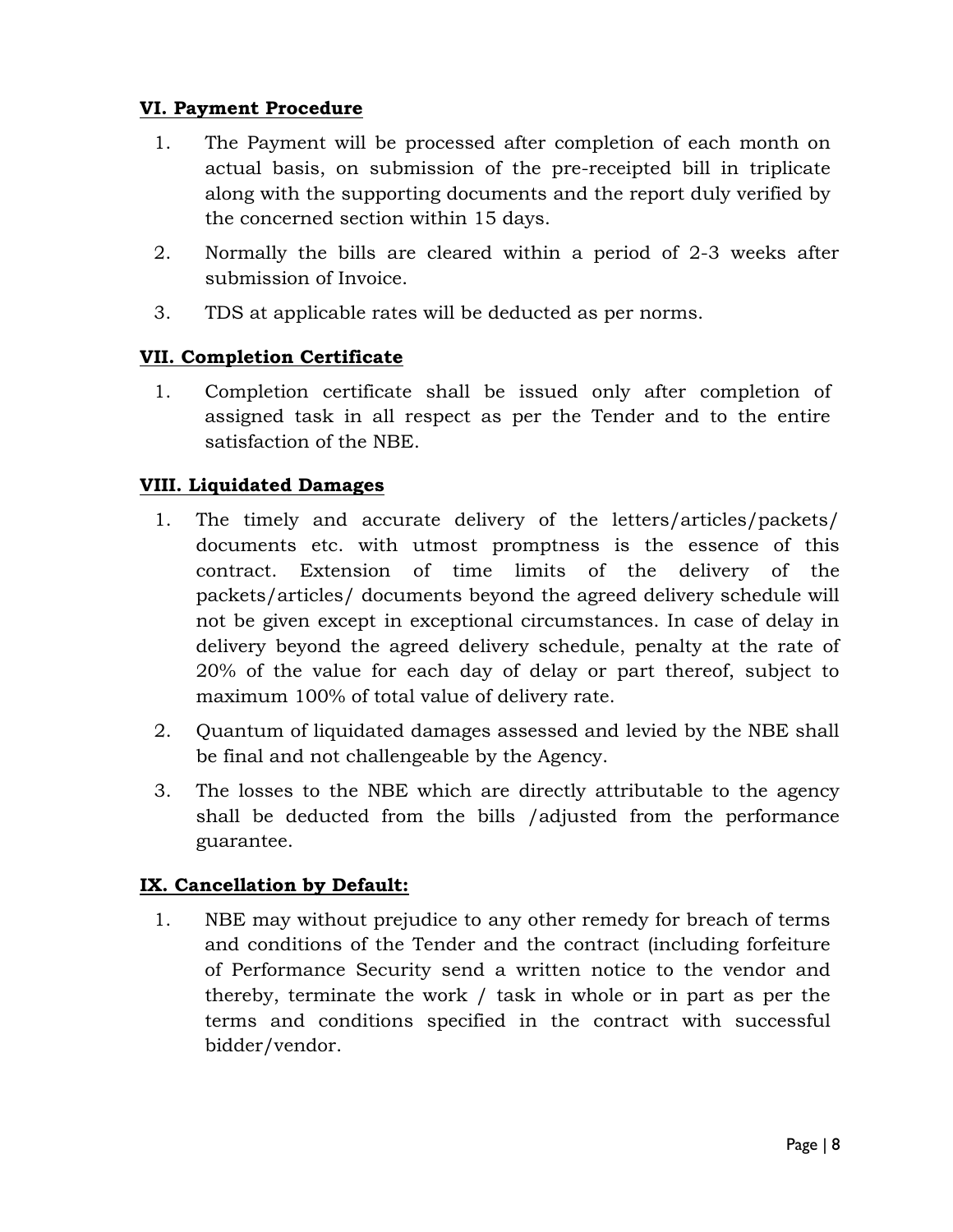- 2. If the vendor fails to deliver or complete the job assigned in the terms and conditions within the time period (s) specified in the Tender Document which shall be an essence of the contract.
- 3. If the vendor fails to perform any other obligations under the terms and conditions as specified in the contract.

# X. Period of Bid Validity

1. Bids shall remain valid for 90 days from the date of Bid Opening. Any Bid valid for a shorter period than the period specified shall be rejected as non-responsive. In exceptional cases, NBE may seek extension of the bid validity period, where the process could not be completed for any reason.

#### XI. Contract Duration

1. The contract shall be initially awarded for the **3 years**, extendable further on Mutual Consent.

#### XII. Termination

- 1. The agreement under this tender can be terminated by the NBE, either partly or fully by giving One Month notice at any time without assigning any reason.
- 2. The bidder is also at liberty to terminate the contact by serving atleast 3 Month notice.
- 3. On termination of the contract, the contractor shall take steps to withdraw all employees in a smooth and orderly manner without hampering NBE's official work.
- 4. The Contract may be terminated forthwith by the NBE by giving written notice to the Contractor, if:
	- (a) The Contractor does not provide manpower services satisfactorily as per the requirements of the NBE and/or as per the Schedule of Requirements.
	- (b) In case of breach of any of terms and conditions of the Contract by the Contractor, the Competent Authority of the NBE shall have the right to cancel the Contract without assigning any reason thereof, and nothing will be payable by the NBE and in that event and the security deposit in the form of performance Bank Guarantee shall be forfeited and encashed.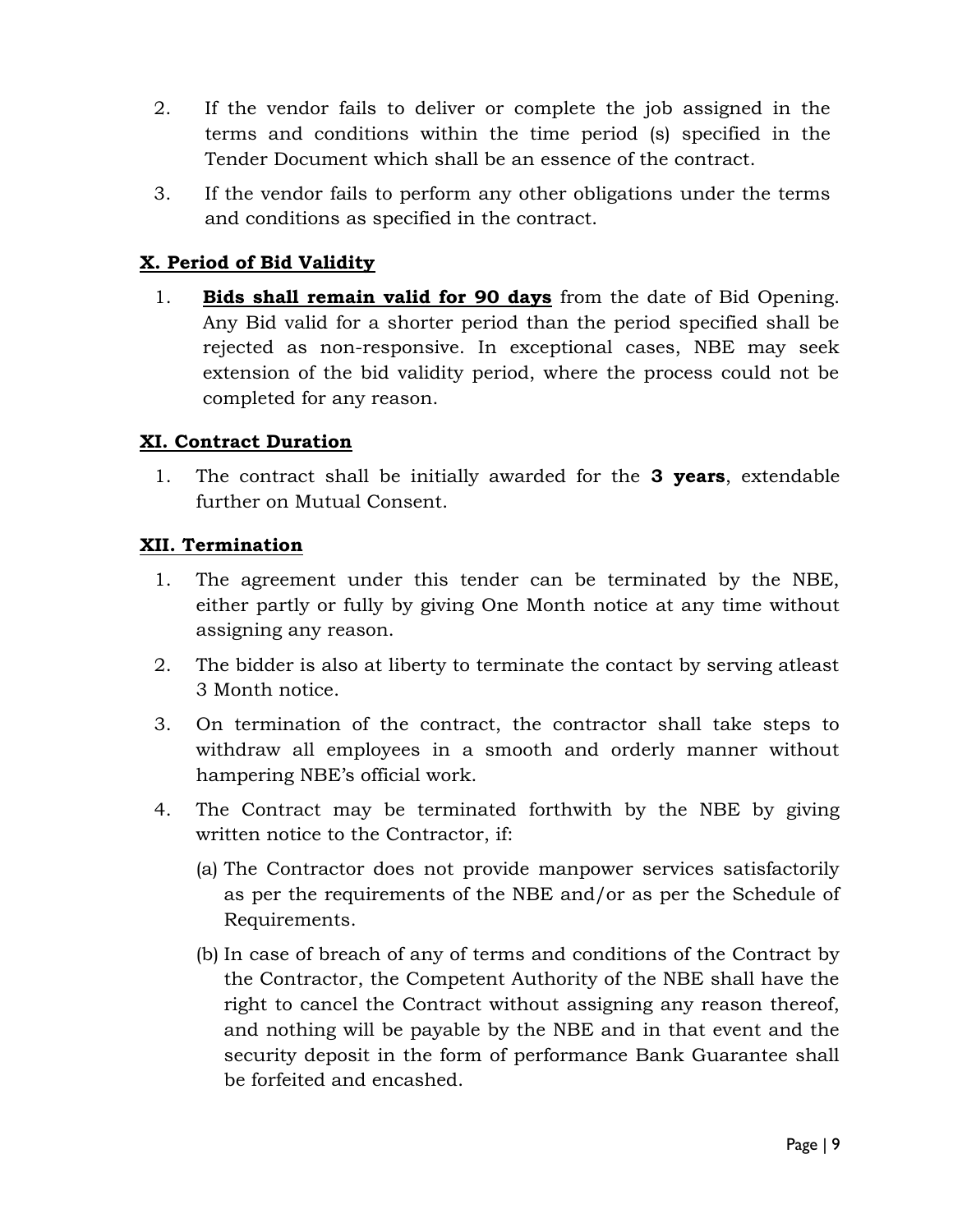(c) The Contractor goes bankrupt and becomes insolvent.

#### XIII. Disclaimer

1. Family Members of NBE employees or their relatives are prohibited from participation in this bid.

#### XIV. Jurisdiction

- 1. All differences and disputes arising out of or in connection with the Agreement shall be settled by mutual discussions and negotiations. If such disputes and differences cannot be settled and resolved by discussions and negotiations, then the same shall be referred to the Sole Arbitrator appointed by the Executive Director, NBE whose decision shall be final and binding on both the parties.
- 2. Judicial jurisdiction shall within New Delhi only.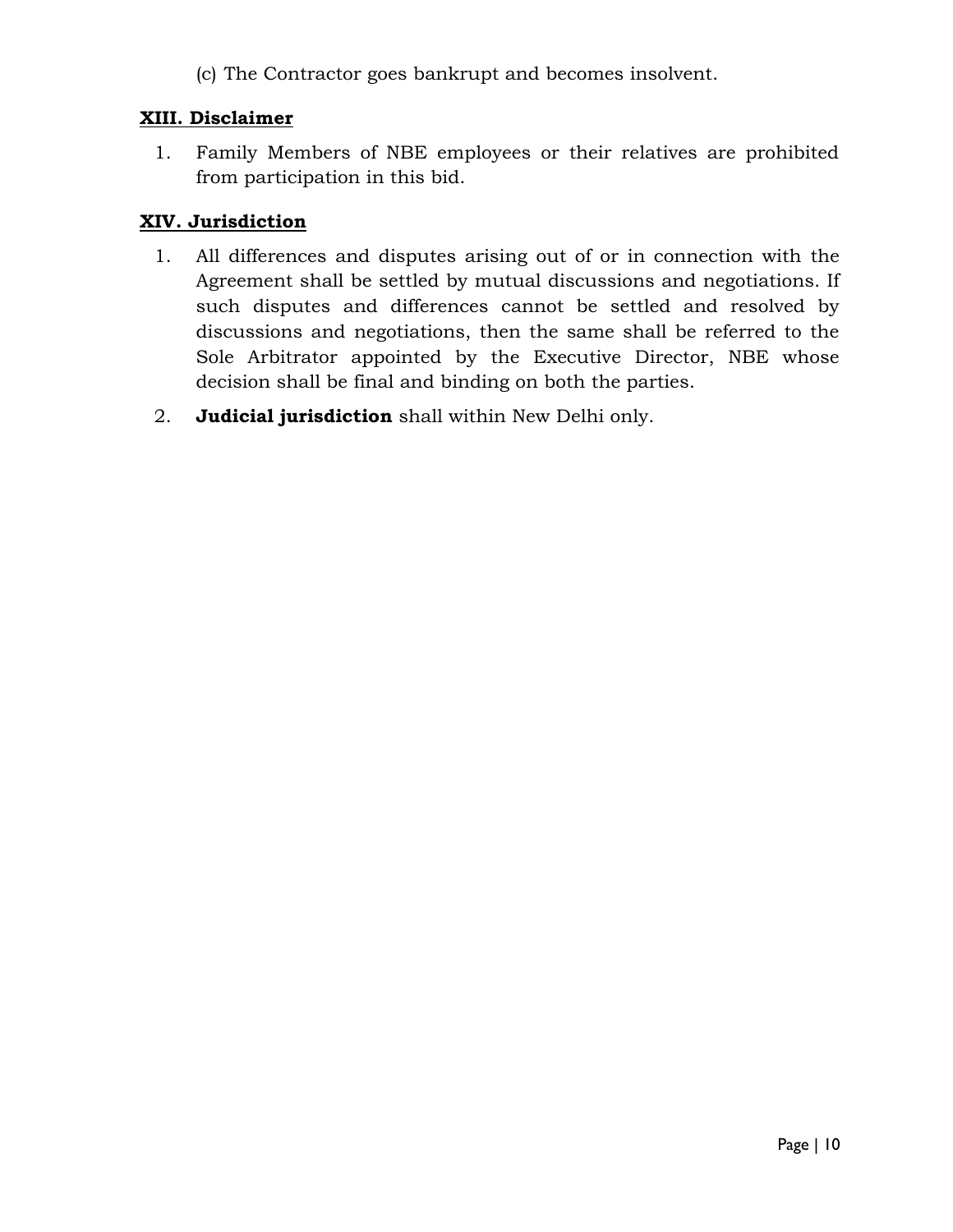# Instructions to the Bidder

#### I. Tender Document

- 1. Bidder shall submit the Tender Documents duly signed and stamped on each page of tender in token of his acceptance along with his bid.
- 2. Bid shall remain valid for 90 days from the date of opening of the Technical Bid.

#### II. Clarification Requests by Bidder

- 1. Although the details presented in this Tender Documents consisting of conditions of contract, scope of work and technical specifications have been compiled with all reasonable care, it is the Bidder's responsibility to ensure that the information provided is adequate and clearly understood.
- 2. Bidder shall examine the Tender documents thoroughly in all respect.
- 3. Any failure by Bidder to comply with the aforesaid requirements shall not absolve the Bidder from liability, after subsequent award of contract, from performing the work in accordance with the Tender Documents.

#### III. Amendment of Tender Document

- 1. NBE may, for any reason whether at its own initiative or in response to the clarification requested by the prospective Bidder, issue amendment in the form of addendum during the Bidding period and subsequent to receiving the bids. Any addendum thus issued shall become part of bidding document and Bidder shall submit 'original' addendum duly signed and stamped in token of his acceptance.
- 2. For addendum issued during the Bidding period, Bidder shall consider the impact in his Bid. For addendum issued subsequent to receiving the Bids, Bidder shall follow the instructions issued along with addendum with regard to submission of impact on quoted price/revised price, if any.

#### IV. Language of Bid & Correspondence:

1. The Bid will be submitted by the Bidder in English language only. All the documents relating to the Bid (including brochures) supplied by the bidder should also be in English. The correspondence between the Bidder & NBE will be in English language only.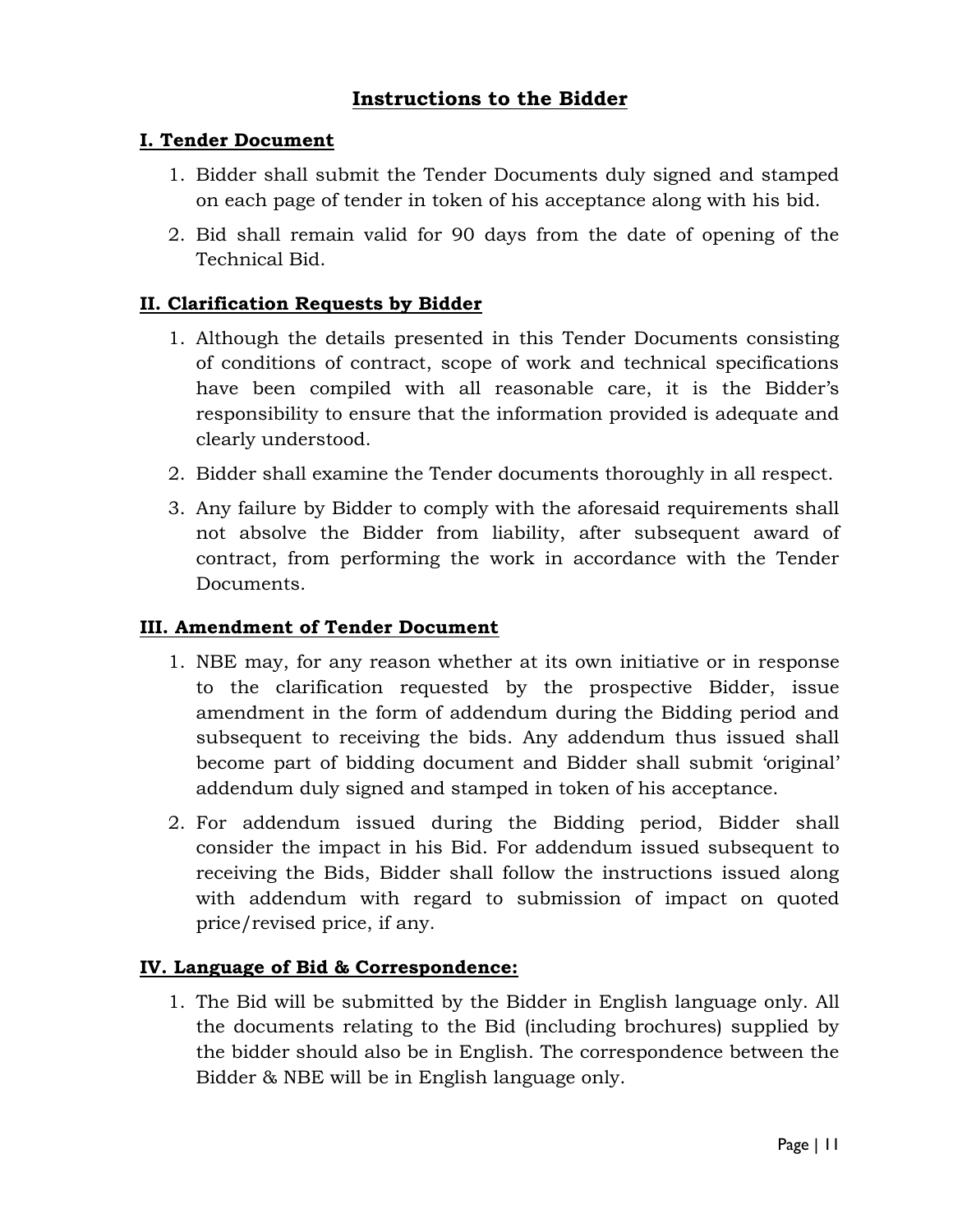#### V. Earnest Money Deposit

- 1. All Bids must be accompanied by Earnest Money for an amount of Rs.2,00,000/- (Rupees Two Lakhs only) in the form of Demand Draft issued by any Scheduled / nationalized bank of India drawn in favour of National Board of Examinations, payable at New Delhi.
- 2. Unsuccessful bidder's EMD will be returned within 30 days from the date of placement of order to the successful bidder.
- 3. The successful bidder's EMD will be released along with the final payment to it on completion of the work, subject to the submission of Bank Guarantee.
- 4. The EMD shall be forfeited if the successful bidder withdraws after issuance of the 'Notice of award of contact' or failed to submit the acceptance and Security Deposit/PBG within the specified timelines or defaults in performance of its obligations under the contract.
- 5. No interest is payable on the EMD.

#### VI. Schedule of Rates

- 1. The schedule of Rates shall be read in conjunction with all other sections of Tender documents.
- 2. The rates quoted by the bidder shall be firm and fixed for the period of the tendered works, unless stated otherwise. Taxes will be paid extra, as applicable.
- 3. If any variation in description is noticed, the bid is liable to be rejected. In any case, bidder shall be presumed to have quoted against the description of work and the same shall be binding on the bidder.
- 4. Rates quoted shall be in Indian Rupees (INR) Only.
- 5. Bidder shall quote rates both in figures as well as in words.

## VII. NBE's right to Accept or Reject a Bid

1. NBE reserves the right to terminate this tender process at any time prior to signing of the contract with successful bidder without assigning any reason thereof and shall not be liable to any bidder /party in any manner either directly or indirectly.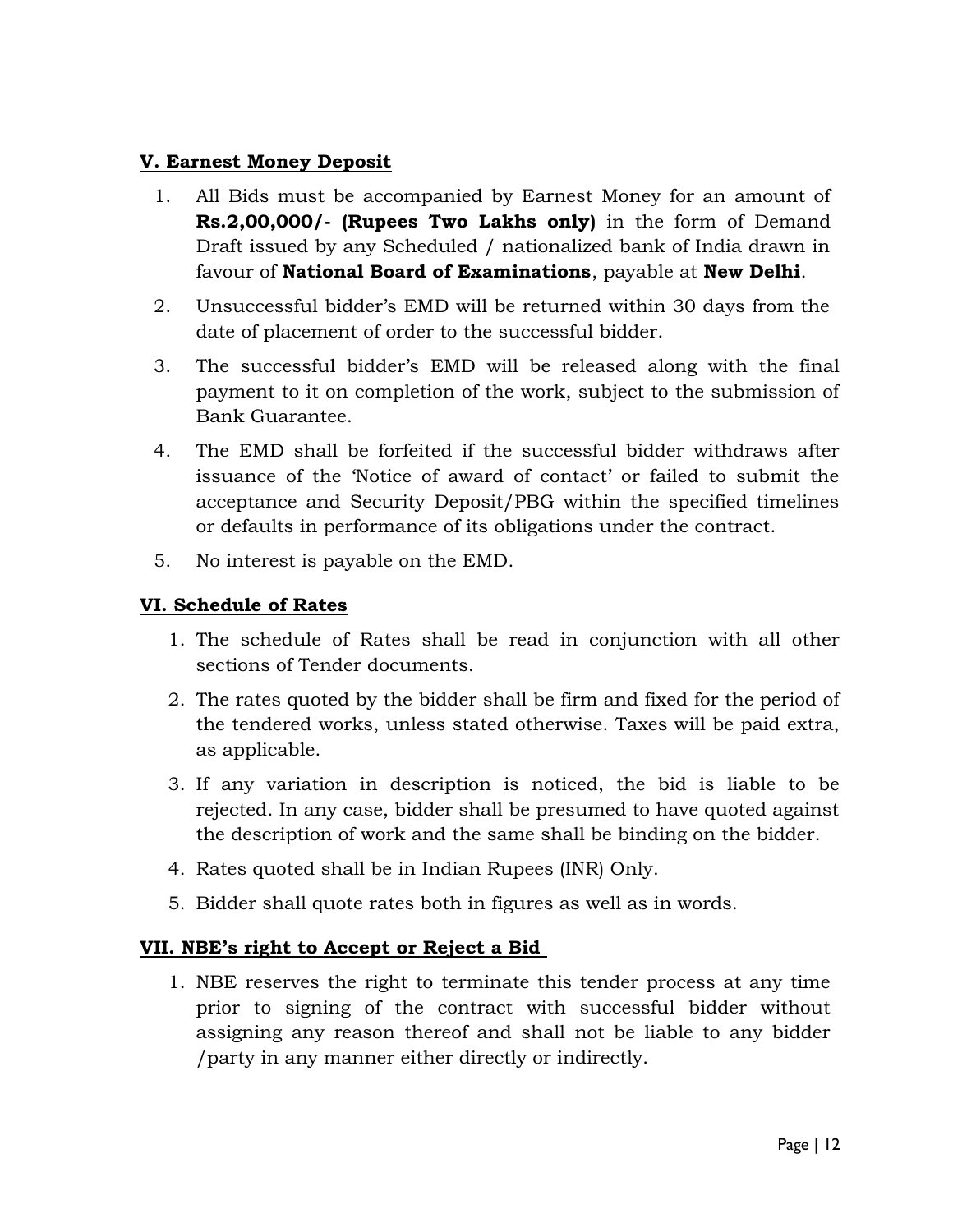- 2. NBE reserves the right to accept a Bid other than the lowest and to accept or reject any Bid in whole or part, or to annul the bidding process or to reject all Bids with or without notice or reasons. NBE shall bear no liability whatsoever consequent upon such decisions. Conditional tenders shall be rejected.
- 3. NBE reserves the right to sub-divide the work mentioned in the Tender, among two or more Bidders at its own discretion and the Bidders shall have to execute the orders for part of the work placed with them at the rates approved by the competent authority of NBE.
- 4. NBE shall not be obliged to furnish any information / clarification / explanation to the unsuccessful Bidders as regards non acceptance of their Bids. Except for refund of EMD to unsuccessful Bidders, NBE shall not correspond with the unsuccessful Bidders.

## VIII. Type of Tender & Submission of Bid

**Tender Type:** Single Stage Two Envelops System (Two Bid System)

Two envelops system shall be followed by NBE to determine the successful bidder. The agency/firm (bidder) should bifurcate their bids in two separate envelops, (with appropriate superscriptions), and submit the same in one sealed envelope.

- 1) **Envelope I:** The first envelop, called the **Technical Bid**, should contain the Demand Draft towards EMD, the eligibility/technical documents and performance aspects, commercial terms and conditions and documents sought in the tender, except the price and relevant financial details.
- 2) Envelope II: In the second envelop, called the Financial Bid, the agency/firm (bidder) should submit their price quotations strictly in format supplied by the NBE, along with other financial details.
- 3) Master Envelope: All the Envelopes I and II should be sealed separately and shall be put inside an outer cover and superscribed as "Tender for Courier Services".
- 4) All interested bidders may submit their Bids addressed to the Honorary Executive Director, National Board of Examination, by 12 noon of 7<sup>th</sup> August, 2019 (Last Date) at the following address:

National Board of Examinations, NAMS Building, Medical Enclave, Ansari Nagar, Mahatma Gandhi Marg, New Delhi – 110029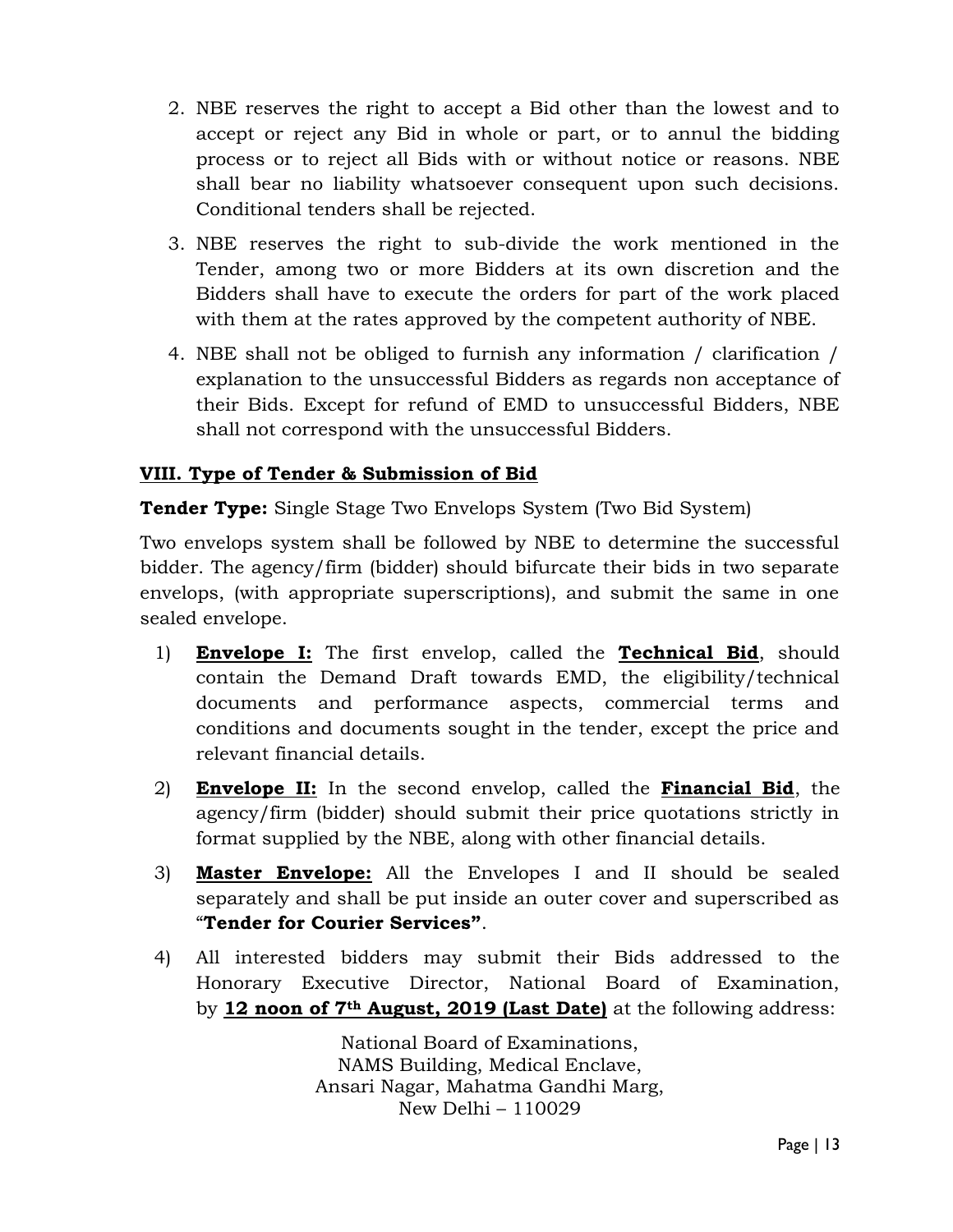5) The envelopes containing the Techno-Commercial bids shall be opened on the same day at 4 pm at the NBE Dwarka office at the following address :

> National Board of Examinations, PSP Area, Sector 9, Dwarka, New Delhi – 110075

- 6) The same shall be scrutinised and evaluated by NBE's Technical Evaluation Committee with reference to the parameters prescribed in the tender documents, and responsive, eligible and technically compliant bidders shall be decided.
- 7) Each eligible and technically compliant bidder shall make a presentation for a maximum of 15 minutes, before NBE's Technical and Evaluation Committee at 5pm of the same day.
- 8) Thereafter, in the second instance, the Financial bids of only the techno-commercially compliant offers (as decided in the first instance above) shall be opened at 4 pm of the  $13<sup>th</sup>$  August 2019 for further scrutiny, evaluation, ranking and placement of contract.
- 9) Unsigned or unstamped tender shall not be accepted.
- 10) Bidder shall attach the copy of authorization letter / power of Attorney as proof of authorization for signing on behalf of the Bidder.
- 11) The Financial bids of technically non-compliant bidders shall be returned unopened to the respective bidders by SPEEDPOST/reliable courier or any other mode with proof of delivery.
- 12) Any Bid received by NBE after the last date for submission of Bids will be summarily rejected and returned unopened to the Bidder. NBE shall not be responsible for any postal delay or non-receipt / nondelivery / incomplete Bid documents. No further correspondence on this will be entertained.

#### IX. Criteria for evaluation of Tenders:

The evaluation of the Bids submitted shall be done in following two stages:

1) **Technical Evaluation:** The bids shall be opened in front of the bidders and technical evaluation shall be carried out to conform to tender requirements.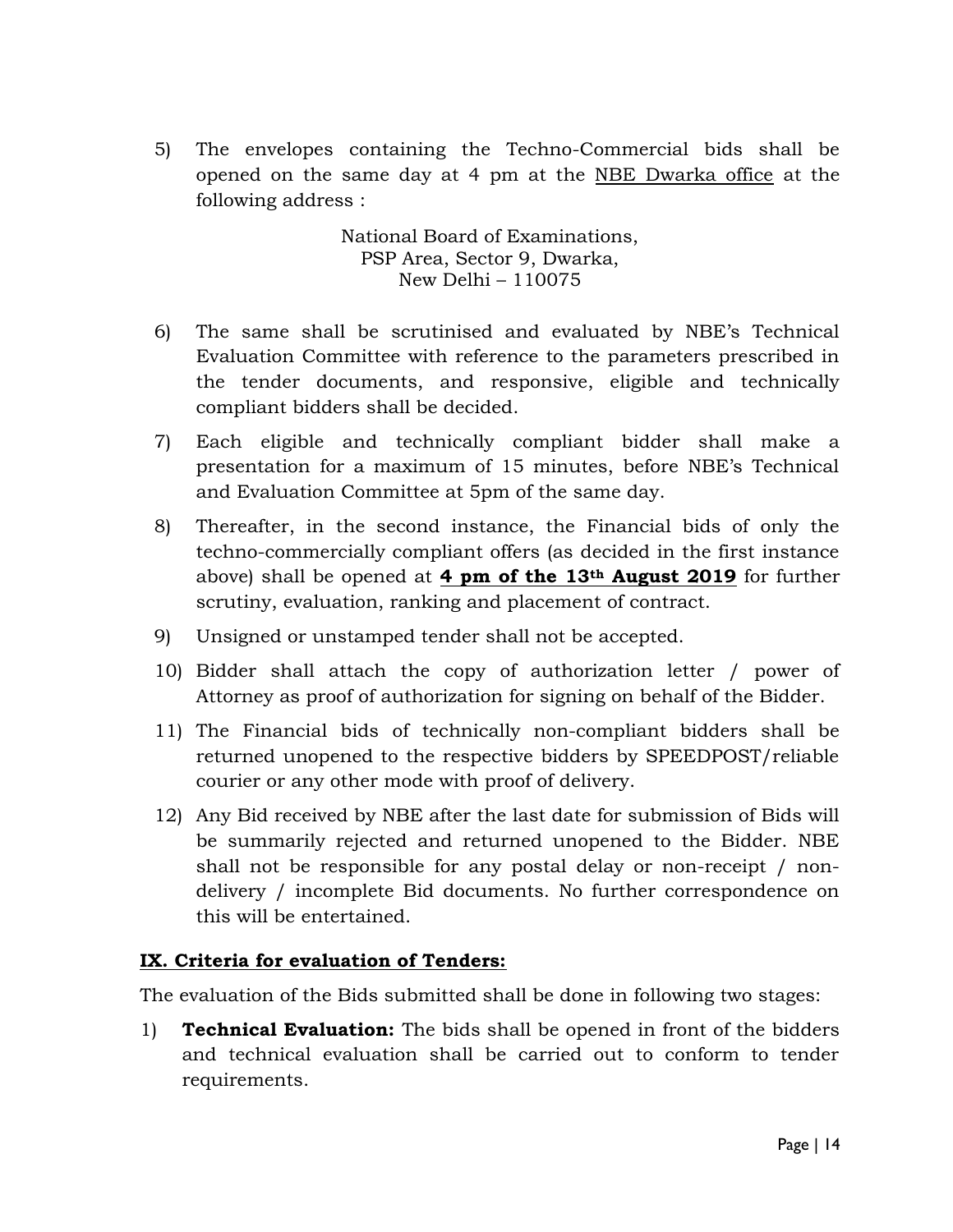#### 2) Commercial Evaluation

- i. Only the technically qualified bidders shall be invited during opening of commercial bids and subsequently commercial evaluation shall be carried out.
- ii. If any arithmetic discrepancies found in the commercial bid then actual price will be derived based on the unit price quoted & taxes thereon. If there is any difference between price quoted in figures and words then lowest among these shall be considered.
- iii. Initial evaluation / comparison for various categories of items given in the Tender Document will be done on the basis of Gross Bid Value. The bid with lowest commercial Bid (L1) shall be considered for the award of contract.
- iv. The bidder, whose evaluated price is found to be lowest (L-1), shall be considered for placement of 'Notice of Award of Contact'.

#### X. Determination of Responsiveness

- 1) Prior to the financial evaluation of Bids, NBE shall determine whether each Bid is substantially responsive to the requirements of the Bidding document.
- 2) For the purpose of this clause, a substantially responsive bid is one, which conforms to all the terms and conditions and specifications of the bidding document without material deviation or reservation.
- 3) A material deviation or reservation is one which affects in any substantial way the scope, quality, or performance of the works or which limits in any substantial way, inconsistent with the Tender document, NBE's rights on contractor's obligation.
- 4) If a Bid is not substantially responsive to the requirements of the Bidding documents, it may be rejected by NBE.

#### XI. Unsolicited Post Bidding Modifications

- 1) Bidders are advised to quote strictly as per terms and conditions of the bidding document and not to stipulate any deviations / exceptions.
- 2) Once quoted, the Bidder shall not make any subsequent changes, whether resulting or arising out of any technical / commercial clarifications sought on any deviations or exceptions mentioned in the Bid. Any proposal for price change is likely to render the Bid liable for rejection.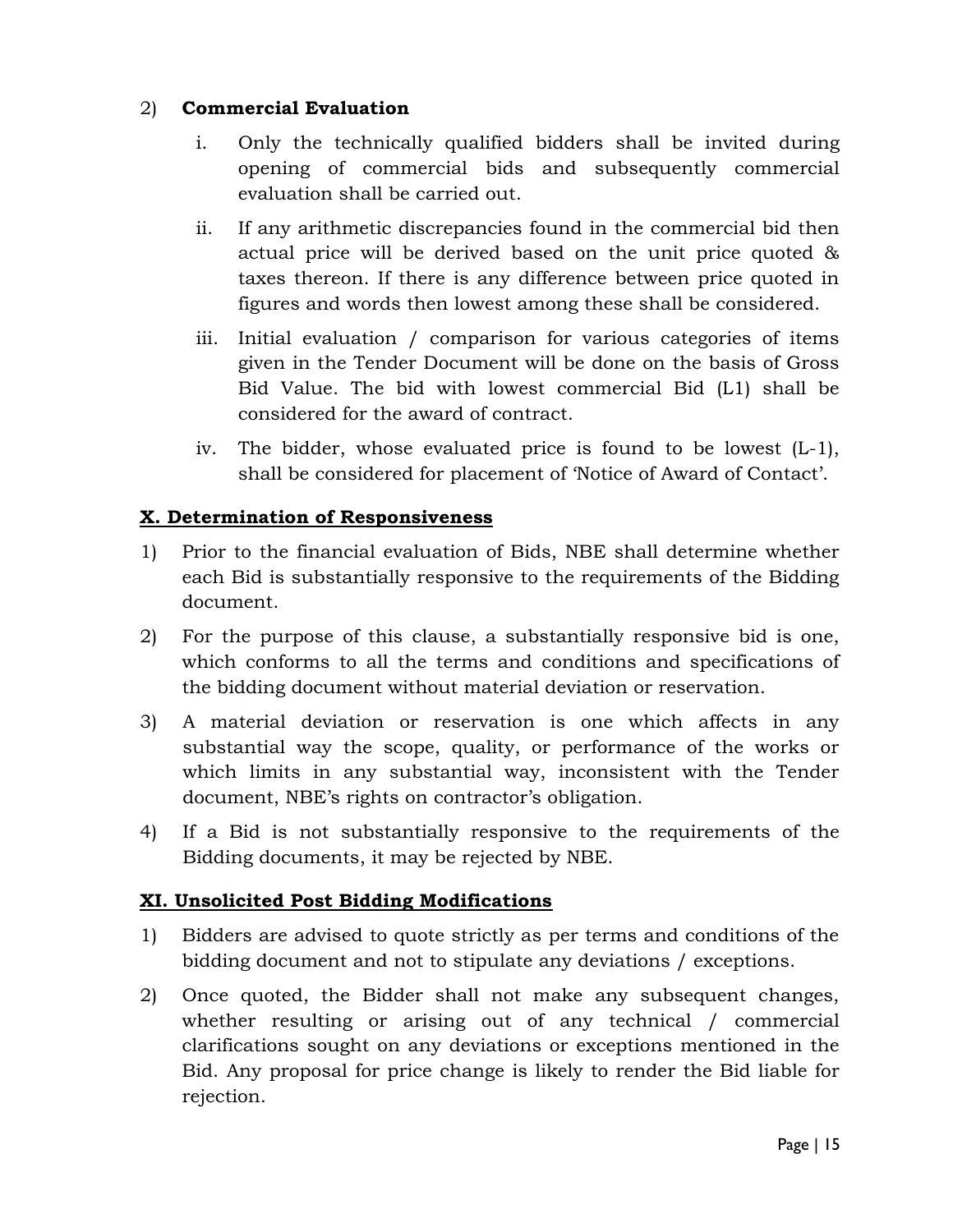#### XII. Blacklisting

- 1. Company/Firm blacklisted by Govt./PSU/Corporate organization are not eligible to participate in the bidding process.
- 2. If at any stage of bidding process or during the currency of contact, such information comes to the knowledge of NBE, NBE shall have right to reject the bid or cancel the work order, as the case may be, without any compensation to the bidder.
- 3. The bidders have to be submitted an undertaking that the bidder is not blacklisted by any Govt./PSU/Corporate organization.

#### XIII. Clarification regarding Tender Document

- 1) At any time prior to the last date of submission of bids, NBE may modify the tender document without assigning any reasons.
- 2) Any modifications in tender document or reply to queries shall be hosted only on ww.natboard.edu.in
- 3) NBE at its discretion may extend the last date for the receipt of Bids.
- 4) When any offer is submitted pursuant to this tender, it shall be presumed by NBE that the bidder has fully ascertained and ensured about its eligibility, under the respective governing laws and regulatory regimen, and it has necessary approvals and permission, and suffers no disability in law or otherwise to act as such.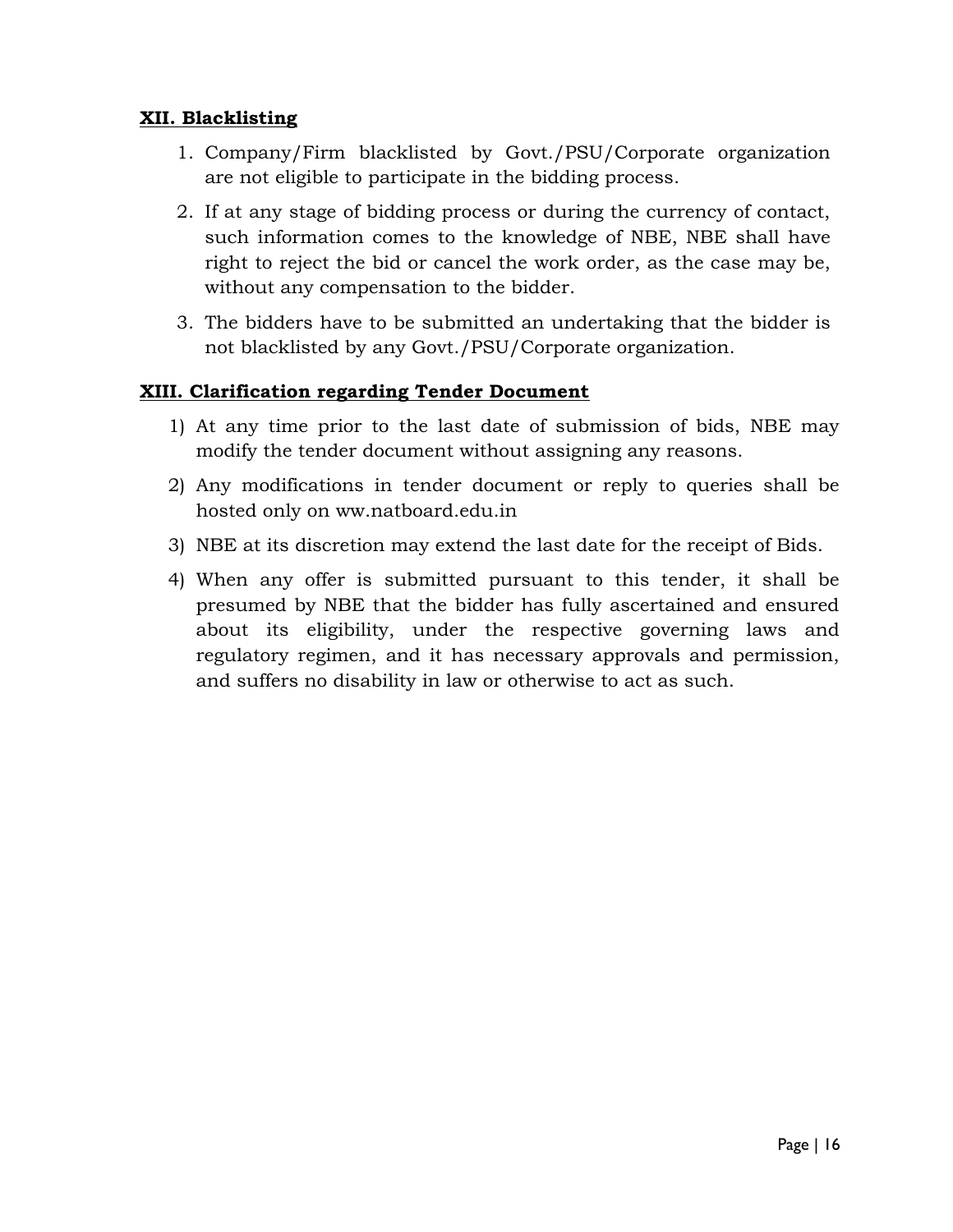#### ANNEXURE-I

| Sr.<br><b>No</b> | <b>Particulars</b>                                                                             | <b>Details</b>                     |                              |                              |                             |
|------------------|------------------------------------------------------------------------------------------------|------------------------------------|------------------------------|------------------------------|-----------------------------|
| $\mathbf{1}$     | Name of the Bidder Firm                                                                        |                                    |                              |                              |                             |
| $\overline{2}$   | Address of the Bidder Firm                                                                     |                                    |                              |                              |                             |
|                  | Telephone No. / Fax No.                                                                        |                                    |                              |                              |                             |
|                  | E-Mail Address:                                                                                |                                    |                              |                              |                             |
| 3                | Name and Designation of<br><b>Authorized Signatory</b>                                         |                                    |                              |                              |                             |
| $\overline{4}$   | Name & address of the officer<br>to whom all references shall be<br>made regarding this tender |                                    |                              |                              |                             |
|                  | Telephone / Fax / Mobile                                                                       |                                    |                              |                              |                             |
| 5                | Type of Firm (Proprietorship/<br>Partnership/Company)                                          |                                    |                              |                              |                             |
| 6                | Details of Earnest Money<br>Deposit of Rs 2,00,000/-                                           | DD No<br>Drawn on (Bank)           | Dated                        |                              |                             |
|                  | Registration Details (Attach relevant documents):                                              |                                    |                              |                              |                             |
|                  | <b>Document Type</b>                                                                           | <b>Registration No. &amp; Date</b> |                              | <b>Attached</b><br>Yes<br>No |                             |
| $\overline{7}$   | a) Company Registration No.                                                                    |                                    |                              |                              |                             |
|                  | b) PAN Number                                                                                  |                                    |                              |                              |                             |
|                  | c) GSTIN                                                                                       |                                    |                              |                              |                             |
| 8                | <b>Quality Certification Details</b>                                                           |                                    |                              |                              |                             |
|                  | Annual Turn-over for the last<br>three Financial years (Bidder)                                | Income<br>(In INR)                 | Expenditure<br>$(In$ INR $)$ |                              | <b>Turnover</b><br>(In INR) |
| 9                | F.Y. 2015-16*<br>a)                                                                            |                                    |                              |                              |                             |
|                  | $F.Y. 2016-17*$<br>$\mathbf{b}$                                                                |                                    |                              |                              |                             |
|                  | $F.Y. 2017-18*$<br>$\mathbf{c}$                                                                |                                    |                              |                              |                             |

#### Technical Bid Form Bidder's Particulars

\* Attach Balance Sheet, P&L A/c, ITR and Certificate from CA for all FYs.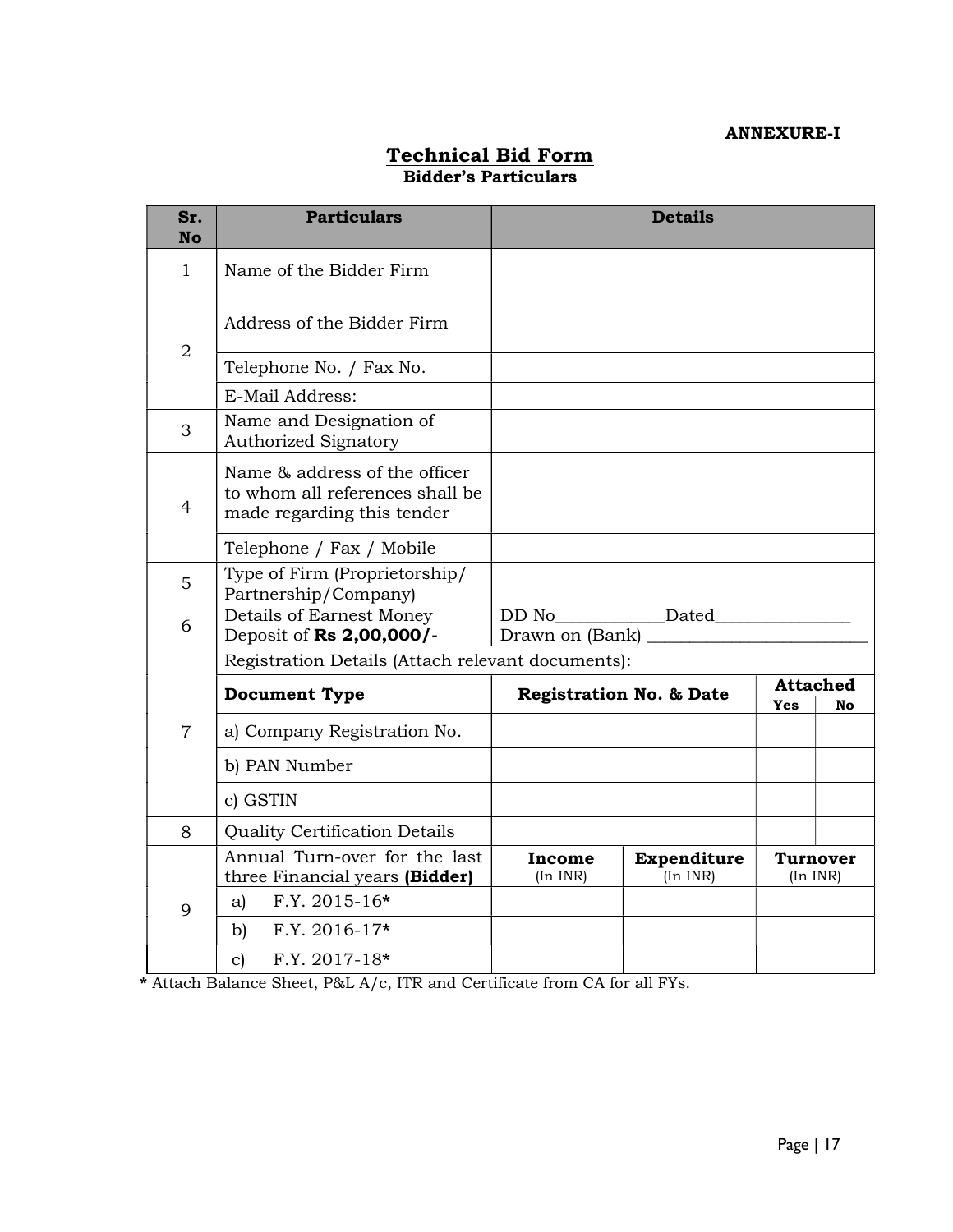| Sr.       | <b>Particulars</b>                                                                                                                     |                      | <b>Details</b>       |                      |  |
|-----------|----------------------------------------------------------------------------------------------------------------------------------------|----------------------|----------------------|----------------------|--|
| <b>No</b> |                                                                                                                                        |                      |                      | <b>No</b>            |  |
| 9         | Does the bidder have 5 years of relevant<br>experience in the field and doing such services for<br>Govt. Sector/PSUs/ Reputed Company? |                      |                      |                      |  |
|           | Whether have executed similar 6 nos. of contracts<br>in each of the last 3 Financial Years?                                            |                      |                      |                      |  |
|           | Whether has a running single work order/contract<br>value of more than Rs 50 lakhs, in each of the last<br>3 financial years?          |                      |                      |                      |  |
|           | Whether<br>self-attested<br>documents<br>orders/completion certificates) in support of<br>above, is enclosed?                          | (work                |                      |                      |  |
|           | Whether 24x7 helpline numbers & dedicated<br>customer support available?                                                               |                      |                      |                      |  |
| 10        | Whether AWB are bar-coded?                                                                                                             |                      |                      |                      |  |
|           | Whether Web tracking facility for tracing<br>consignments, is available with the Bidder?                                               |                      |                      |                      |  |
|           | Work Experience: (Supporting Documents to be enclosed by the bidder)                                                                   |                      |                      |                      |  |
| 11        | Name & Address of the Organization                                                                                                     | Value of<br>Contract | Contract<br>Duration | Enclosed<br>(Yes/No) |  |
|           |                                                                                                                                        |                      |                      |                      |  |
|           |                                                                                                                                        |                      |                      |                      |  |
|           |                                                                                                                                        |                      |                      |                      |  |
|           |                                                                                                                                        |                      |                      |                      |  |
|           |                                                                                                                                        |                      |                      |                      |  |

#### SIGNATUREWITHSEALOFBIDDER

Name of the Bidder : \_\_\_\_\_\_\_\_\_\_\_\_\_\_\_\_\_\_\_\_\_\_\_\_\_\_\_\_

- Company Name : \_\_\_\_\_\_\_\_\_\_\_\_\_\_\_\_\_\_\_\_\_\_\_\_\_\_\_
- (With Full Address) : \_\_\_\_\_\_\_\_\_\_\_\_\_\_\_\_\_\_\_\_\_\_\_\_\_\_\_\_

Date : \_\_\_\_\_\_\_\_\_\_\_\_\_\_ \_\_\_\_\_\_\_\_\_\_\_\_\_\_\_\_\_\_\_\_\_\_\_\_\_\_\_

Place : \_\_\_\_\_\_\_\_\_\_\_\_\_\_ \_\_\_\_\_\_\_\_\_\_\_\_\_\_\_\_\_\_\_\_\_\_\_\_\_\_\_\_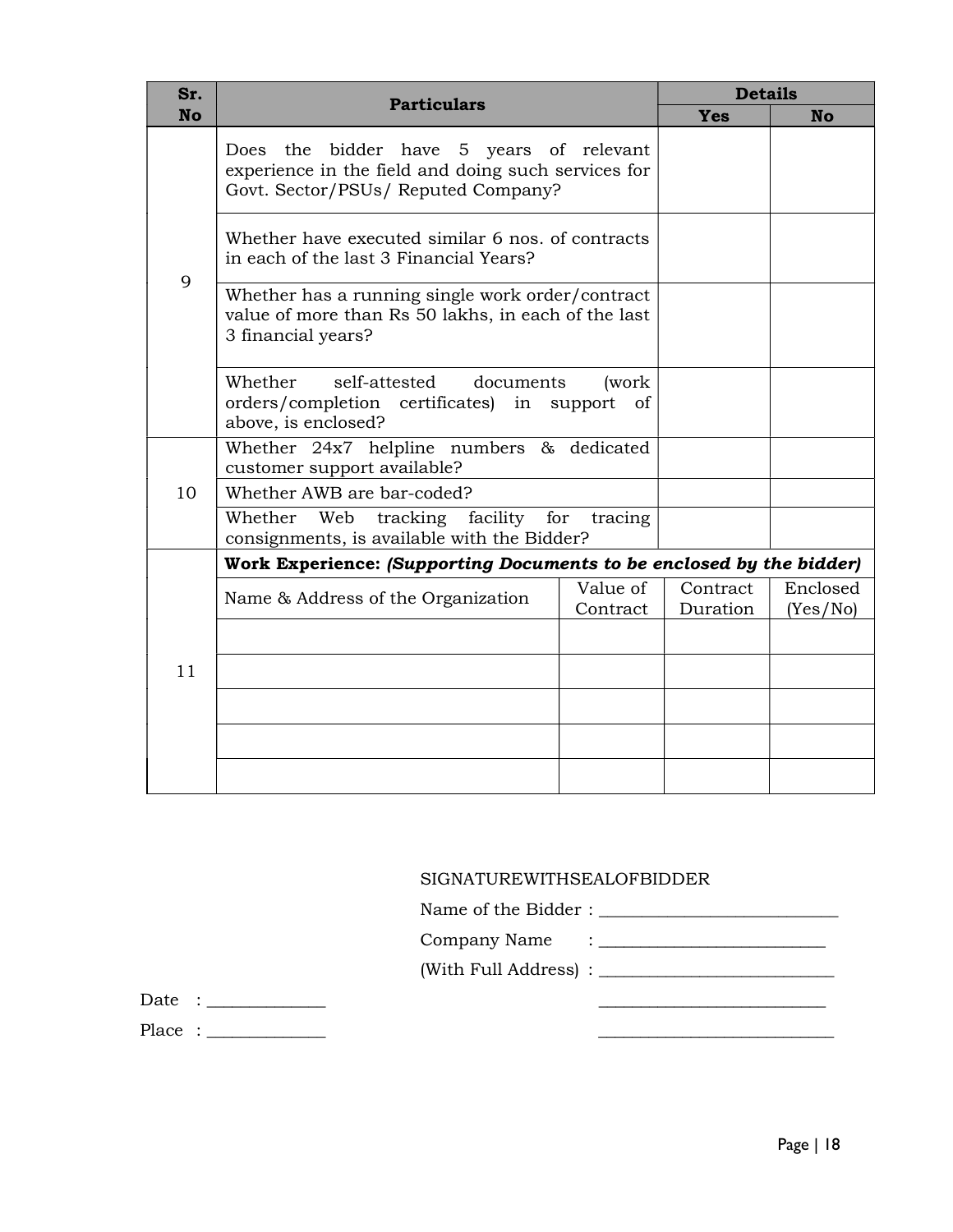#### Financial Bid Form

(To be placed in a separate Sealed Envelope and Marked as 'Financial Bid')

To:

The Honorary Executive Director, National Board of Examinations Medical Enclave, Ansari Nagar New Delhi 110029

#### Sub: Financial Bid - Tender for providing Courier Services to NBE

| Bidder Name           |  |
|-----------------------|--|
| <b>Bidder Address</b> |  |
|                       |  |
|                       |  |
|                       |  |

I/We hereby submit the commercial bid for **Providing Courier Services to** National Board of Examinations as per the Scope of work given in this tender document in accordance with the terms and conditions and shall be bound by the stipulation made by me in the bid.

|            | Package Type                                  |                      | <b>Rate per Consignment</b><br>(Excluding GST) |                                                             |                          |  |
|------------|-----------------------------------------------|----------------------|------------------------------------------------|-------------------------------------------------------------|--------------------------|--|
| Sr.<br>No. |                                               |                      | Delhi / NCR<br>Area                            | Metro & other<br><b>Cities directly</b><br>connected by Air | <b>Rest of</b><br>India. |  |
| 1.         | Per letter/article 1-50 Gms                   |                      |                                                |                                                             |                          |  |
| 2.         | Per letter/article 51-100 Gms                 |                      |                                                |                                                             |                          |  |
| 3.         | Per letter/article 101-250 Gms                |                      |                                                |                                                             |                          |  |
| 4.         | Per letter/article 251-500 Gms                |                      |                                                |                                                             |                          |  |
| 5.         | Per letter/article 501-1 Kg                   |                      |                                                |                                                             |                          |  |
| 6.         | Above 1 Kg<br>(Quote Per Kg)                  | a. By Air            |                                                |                                                             |                          |  |
|            |                                               | <b>b.</b> By Surface |                                                |                                                             |                          |  |
| 7.         | Reverse Pickup Charge<br>(per article/letter) |                      |                                                |                                                             |                          |  |

(Signature with Seal of Bidder)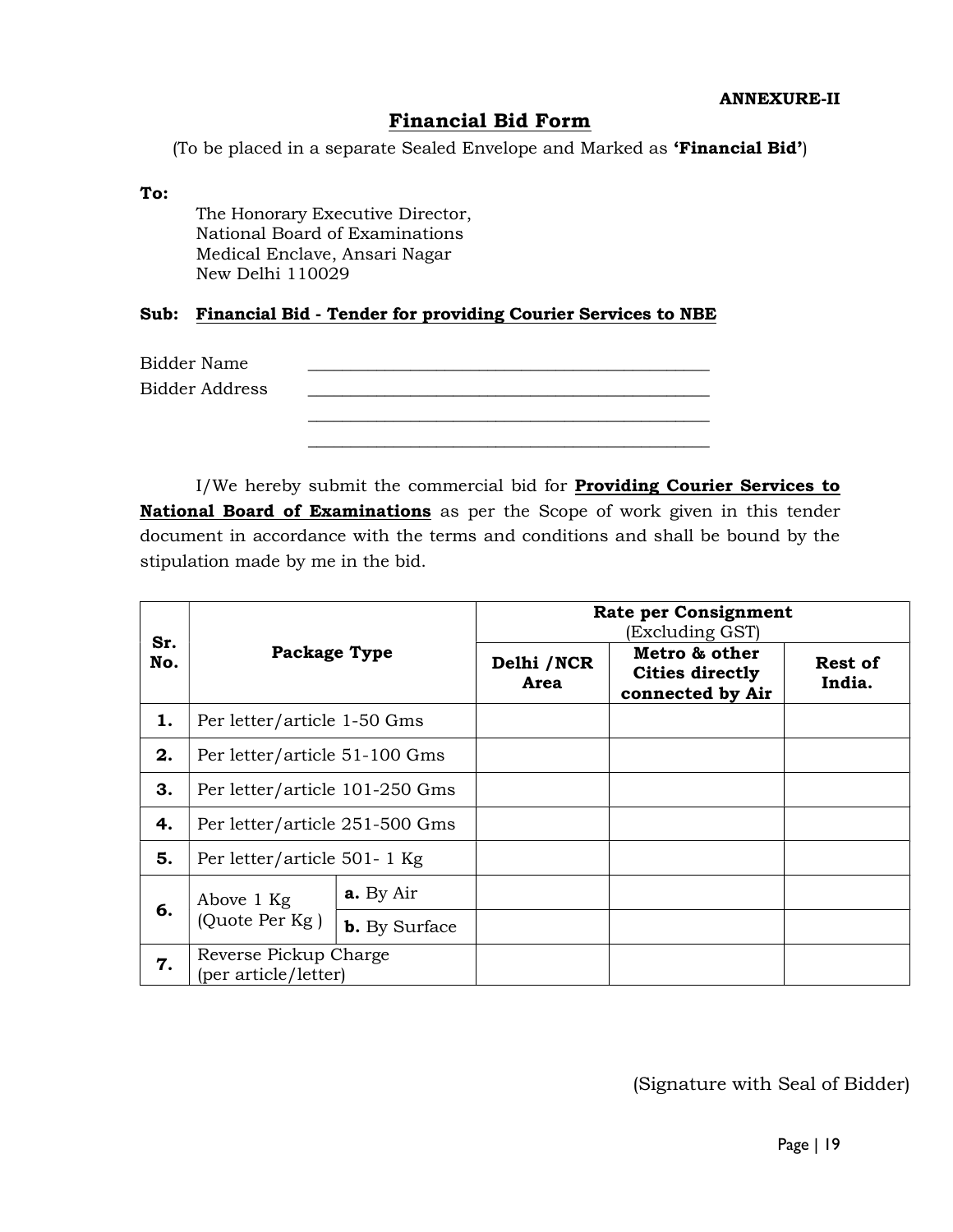#### Note:

- (i) The quoted rates should be inclusive of cost of all, from picking up the consignment from the NBE's office to delivery at desired addresses but excluding the GST which will be payable as per prevailing rate.
- (ii) Quoted rates should be free from pre-conditions regarding payments etc, otherwise offers are liable to be rejected. Conditional offers will not be accepted.
- (iii) The rate quoted must be reasonable and valid for the entire period of contact. There will be no escalation in the price during entire contract period. However, during finalization of order, NBE reserves the right to negotiate with the successful bidders.
- (iv) The rates to be furnished strictly as per the above format. No modification is allowed in the format.
- (v) Benefit of any decrease in taxes/duties or Discounts or Rebate shall be passed on to the NBE by the Agency.

|  | (Signature with Seal of Bidder) |  |
|--|---------------------------------|--|
|  |                                 |  |
|  |                                 |  |
|  |                                 |  |
|  |                                 |  |
|  |                                 |  |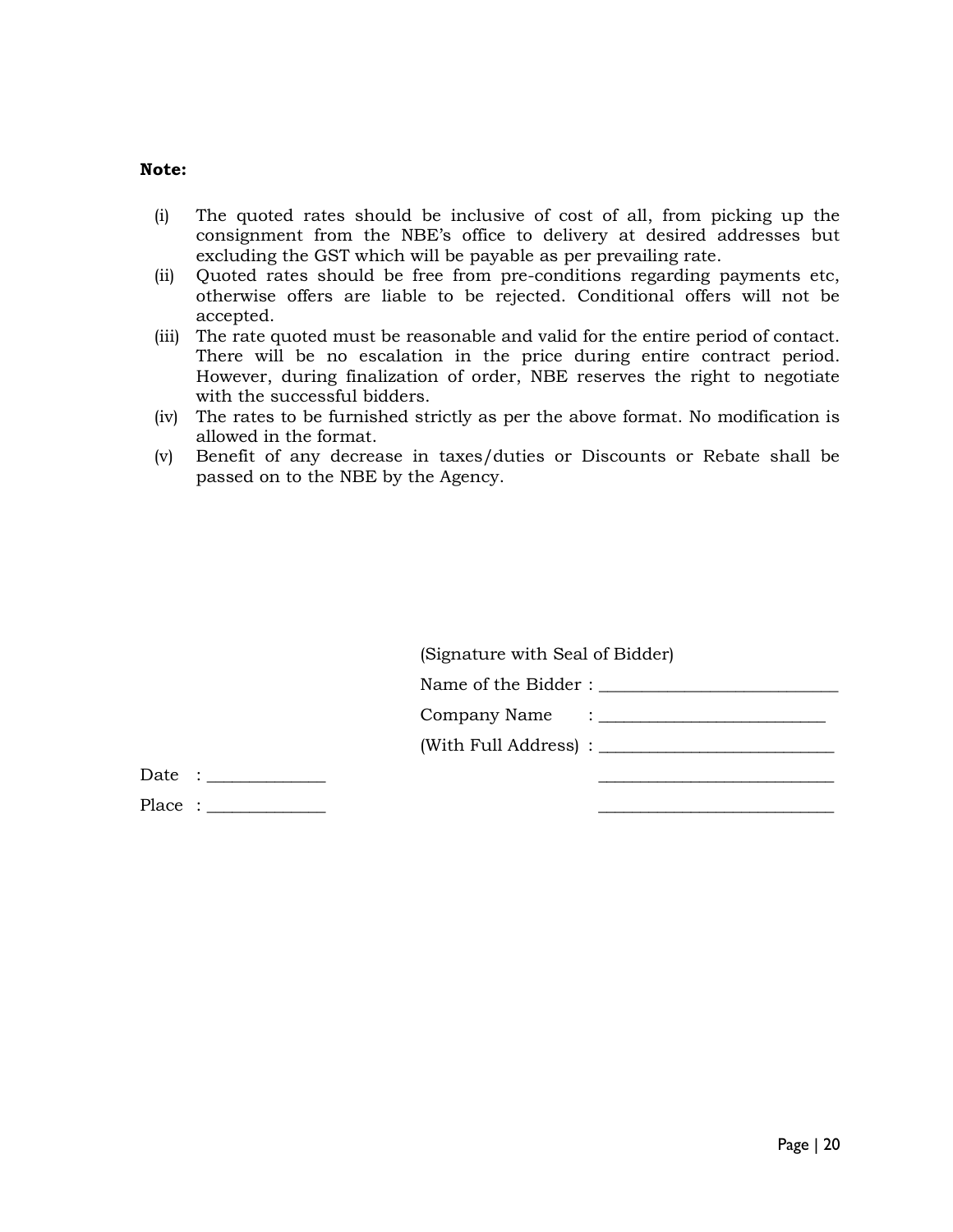#### DECLARATION

#### (On Company Letter Head)

(Date)

To:

The Honorary Executive Director, National Board of Examinations Medical Enclave, Ansari Nagar New Delhi 110029

#### Ref: Tender for Courier Service Agency

Dear Sir/Madam,

In response to the Tender for Courier Service Agency in National Board of **Examinations, New Delhi**, I/ We hereby declare that presently our Company/ firm is having an unblemished record and has not been declared ineligible for corrupt & fraudulent practices either indefinitely or for a particular period of time by any State/ Central Government/ PSU/Autonomous Body.

We further declare that presently, our Company/ firm has not been Blacklisted or Debarred for reasons other than corrupt & fraudulent practices by any State/ Central Government/ PSU/ Autonomous Body on the date of Bid Submission, including for any violation of relevant Labour laws.

This declaration is made to the best of our knowledge. If this declaration is found to be incorrect then without prejudice to any other action that may be taken, our security deposit may be forfeited in full and the bid, if any to the extent accepted may be cancelled at any stage and the contract may be terminated and we may be barred from bidding in future against any other tender for a period of 2 years and shall also be liable to pay compensation, and difference of price as per clause of the tender document and the contract.

Yours faithfully,

Signature with Seal of Bidder

Name of the Bidder :

Company Name : \_\_\_\_\_\_\_\_\_\_\_\_\_\_\_\_\_\_\_\_\_\_\_\_\_\_\_

(With Full Address) : \_\_\_\_\_\_\_\_\_\_\_\_\_\_\_\_\_\_\_\_\_\_\_\_\_\_\_\_

Date : \_\_\_\_\_\_\_\_\_\_\_\_\_\_ \_\_\_\_\_\_\_\_\_\_\_\_\_\_\_\_\_\_\_\_\_\_\_\_\_\_\_\_

Place :